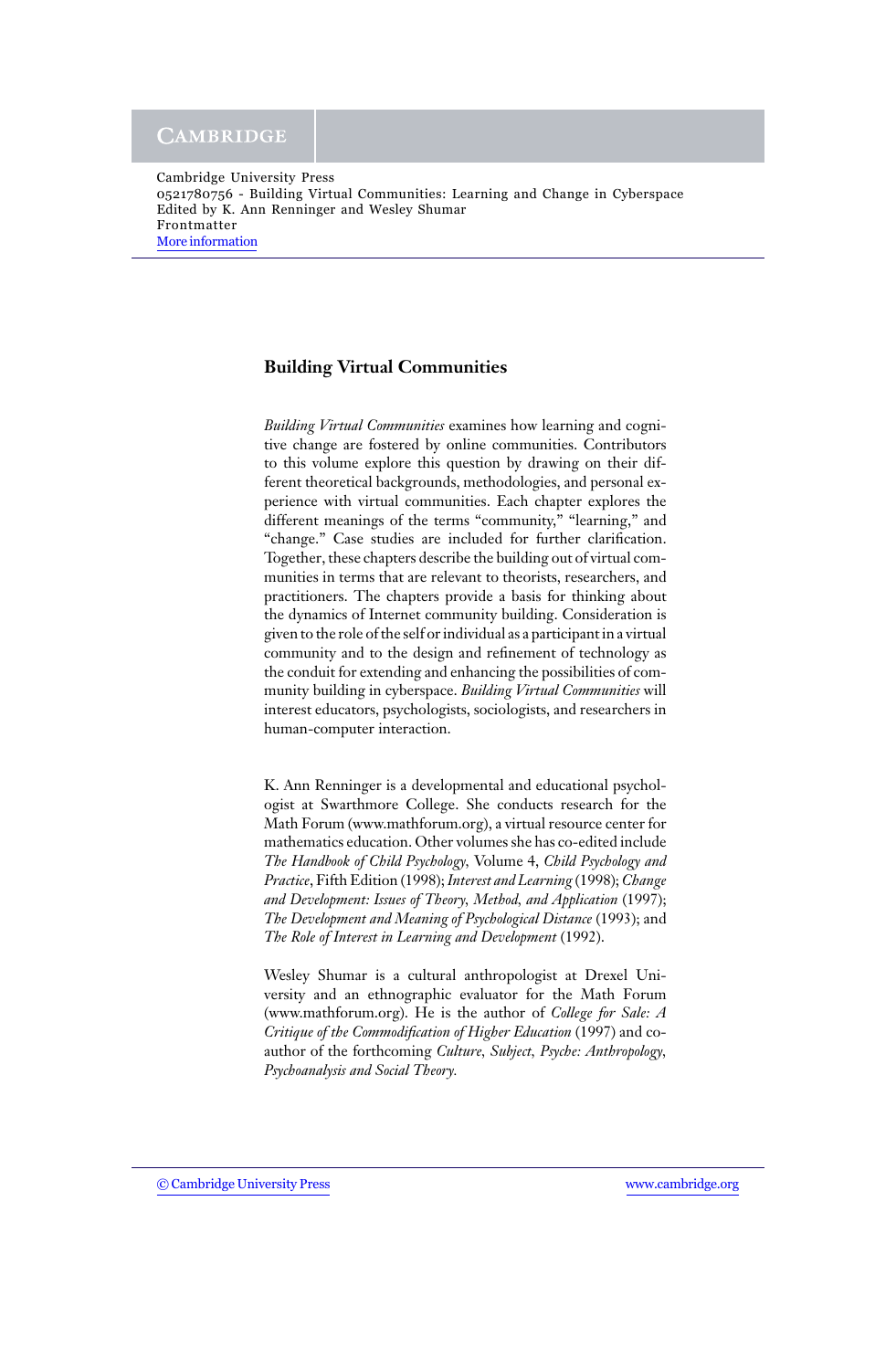Learning in Doing: Social, Cognitive, and Computational Perspectives

*Founding Editor*

john seely brown, *Xerox Palo Alto Research Center*

*General Editors*

roy pea, *SRI International, Center for Technology in Learning* christian heath, *The Management Centre, King's College, London* lucy a. suchman, *Centre for Science Studies and Department of Sociology, Lancaster University*

*Plans and Situated Actions: The Problem of Human-Machine Communication* LUCY A. SUCHMAN *The Construction Zone: Working for Cognitive Change in Schools* DENIS NEWMAN, PEG GRIFFIN, and MICHAEL COLE *Situated Learning: Legitimate Peripheral Participation* JEAN LAVE and ETIENNE WENGER *Street Mathematics and School Mathematics* TEREZINHA NUNES, DAVID WILLIAM CARRAHER, and ANALUCIA DIAS SCHLIEMANN *Understanding Practice: Perspectives on Activity and Context* SETH CHAIKLIN and JEAN LAVE *Distributed Cognitions: Psychological and Educational Considerations* GAVRIEL SALOMON *The Computer as Medium* PETER BOGH ANDERSEN, BERIT HOLMQVIST, and JENS F. JENSEN *Sociocultural Studies of Mind* JAMES V. WERTSCH, PABLO DEL RIO, and AMELIA ALVAREZ *Sociocultural Psychology: Theory and Practice of Doing and Knowing* LAURA M. W. MARTIN, KATHERINE NELSON, and ETHEL TOBACH *Mind and Social Practice: Selected Writings of Sylvia Scribner* ETHEL TOBACH, RACHEL JOFFEE FALMAGNE, MARY BROWN PARLEE, LAURA M. W. MARTIN, and AGGIE SCRIBNER KAPELMAN *Cognition and Tool Use: The Blacksmith at Work* CHARLES M. KELLER and JANET DIXON KELLER *Computation and Human Experience* PHILIP E. AGRE

*Continued on page following the Index*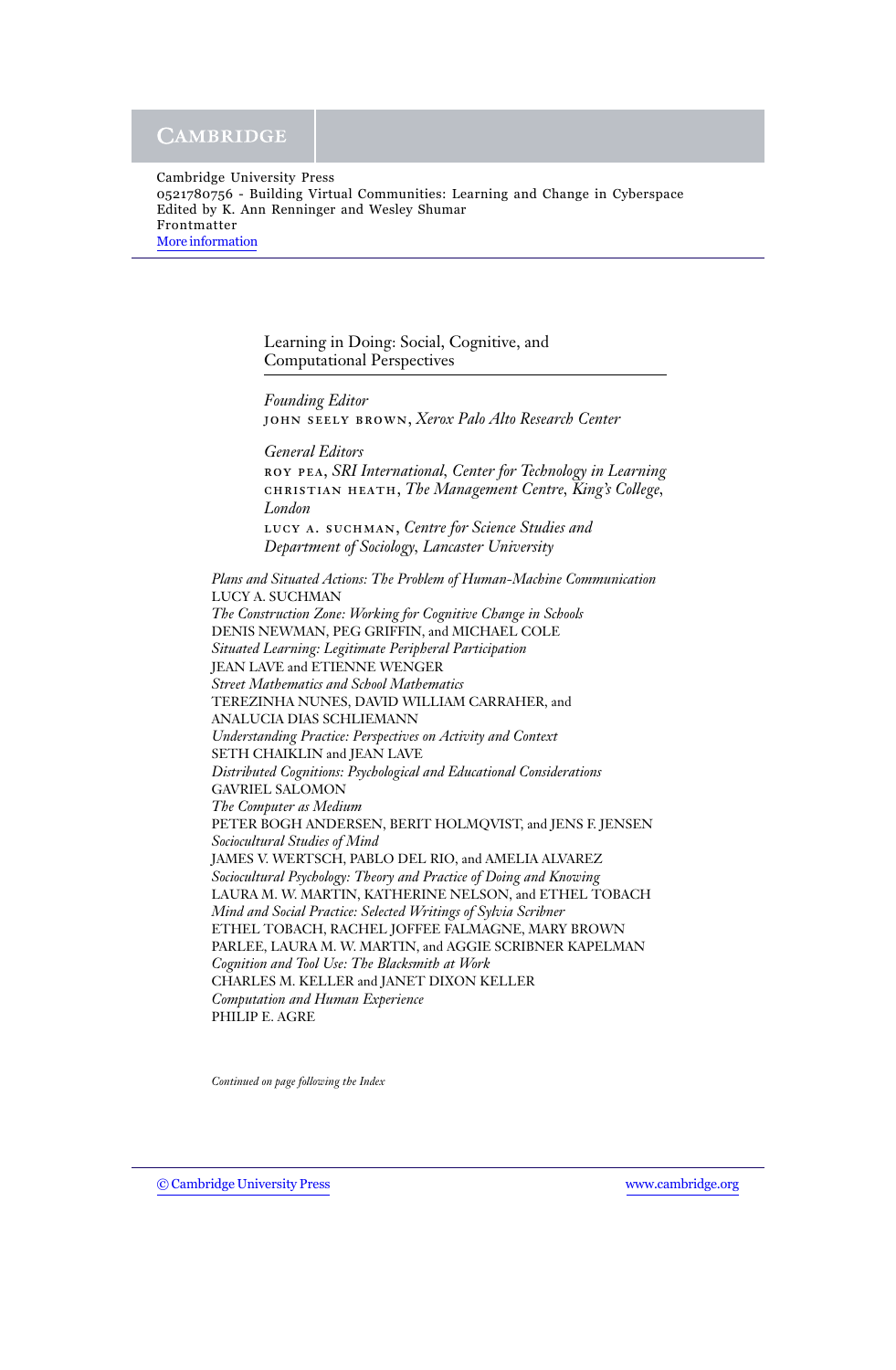# Building Virtual **Communities**

Learning and Change in Cyberspace

*Edited by* K. ANN RENNINGER *Swarthmore College*

WESLEY SHUMAR *Drexel University*

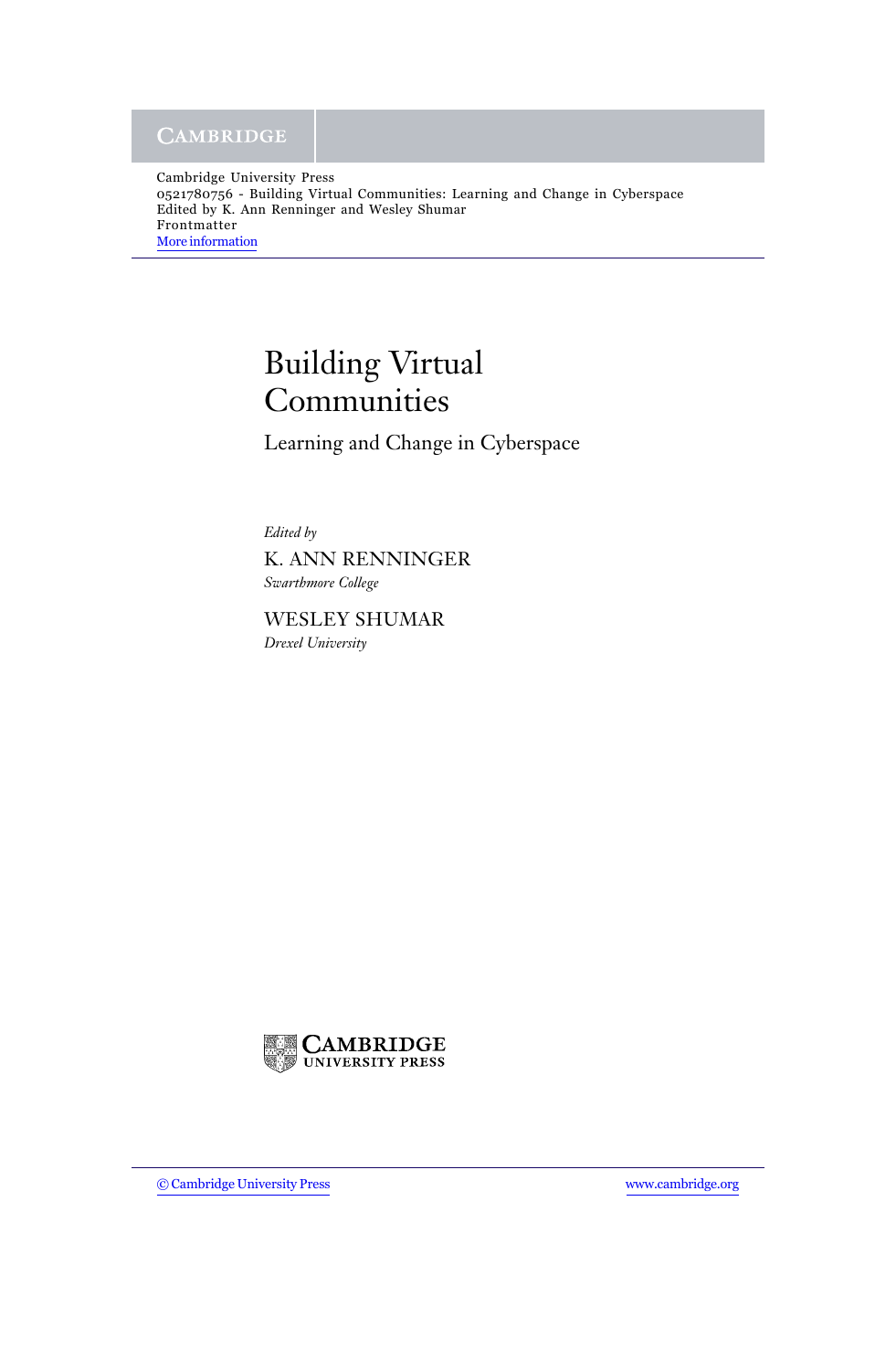> PUBLISHED BY THE PRESS SYNDICATE OF THE UNIVERSITY OF CAMBRIDGE The Pitt Building, Trumpington Street, Cambridge, United Kingdom

CAMBRIDGE UNIVERSITY PRESS The Edinburgh Building, Cambridge CB2 2RU, UK 40 West 20th Street, New York, NY 10011-4211, USA 477 Williamstown Road, Port Melbourne, VIC 3207, Australia Ruiz de Alarcón 13, 28014 Madrid, Spain Dock House, The Waterfront, Cape Town 8001, South Africa

http://www.cambridge.org

<sup>C</sup> Cambridge University Press 2002

This book is in copyright. Subject to statutory exception and to the provisions of relevant collective licensing agreements, no reproduction of any part may take place without the written permission of Cambridge University Press.

First published 2002

Printed in the United States of America

*Typefaces* Janson Text 10.5/13 pt. *System* LATEX 2ε [TB]

*A catalog record for this book is available from the British Library.*

*Library of Congress Cataloging in Publication Data*

Building virtual communities : learning and change in cyberspace / edited by K. Ann Renninger, Wesley Shumar. p. cm. Includes bibliographical references and index. ISBN 0-521-78075-6 – ISBN 0-521-78558-8 (pb.) 1. Electronic villiages (Computer networks) 2. Internet – Social aspects. 3. Computer networks – Social aspects. I. Renninger, K. Ann. II. Shumar, Wesley. TK5105.83 .B85 2002 004.67–dc21 2001052485

ISBN 0 521 78075 6 hardback ISBN 0 521 78558 8 paperback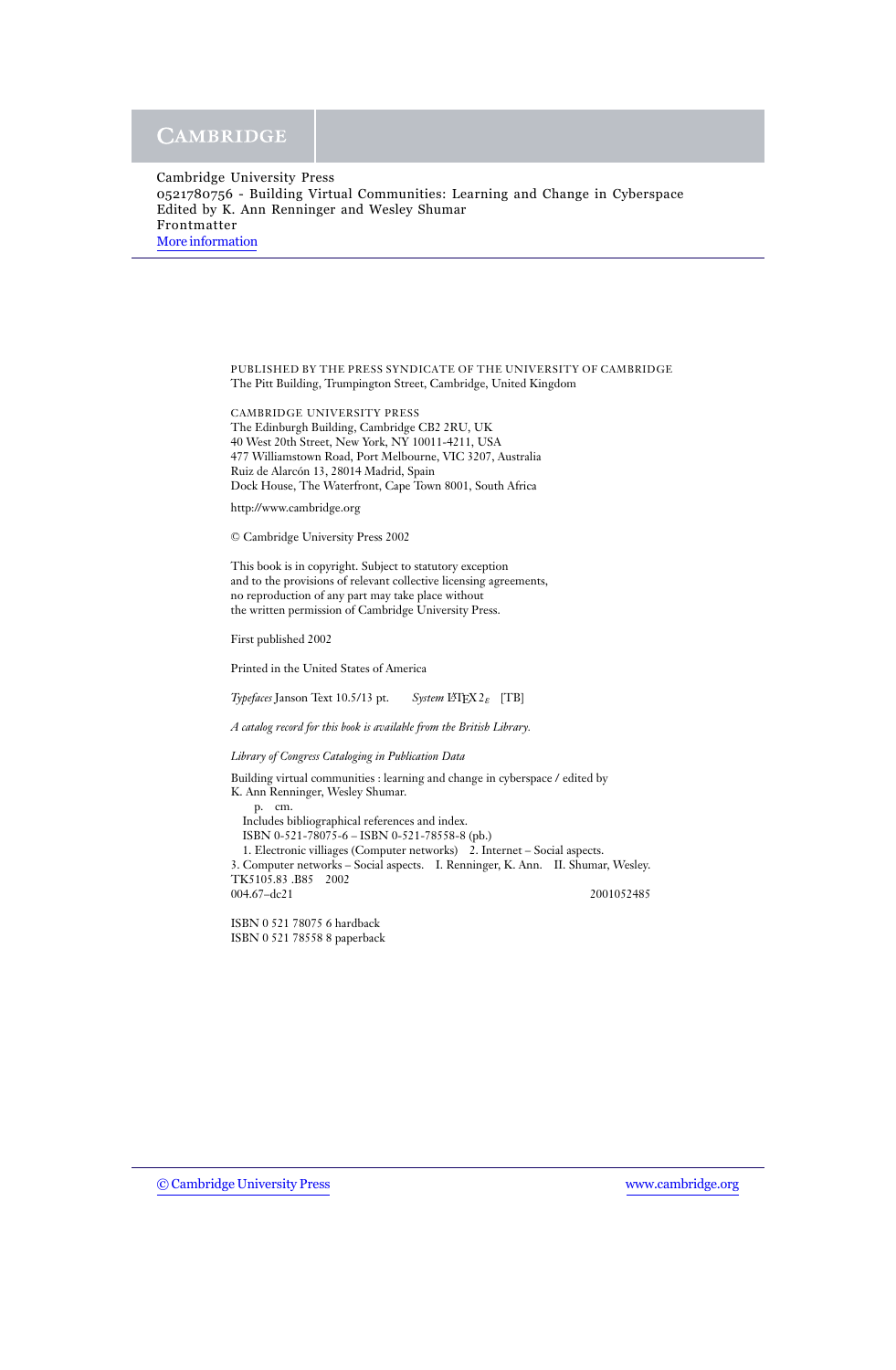# **Contents**

|   | List of Tables and Figures                                                                            | page ix |
|---|-------------------------------------------------------------------------------------------------------|---------|
|   | <b>Contributors</b>                                                                                   | xi      |
|   | <b>Series Foreword</b>                                                                                | XV      |
|   | Preface and Acknowledgments<br>K. Ann Renninger and Wesley Shumar                                     | xvii    |
|   | Foreword: Virtual Communities for Learning and<br>Development $-A$ Look to the Past and Some Glimpses |         |
|   | into the Future<br>Michael Cole                                                                       | xxi     |
|   | Introduction: On Conceptualizing Community<br>Wesley Shumar and K. Ann Renninger                      | 1       |
|   | Part One Types of Community                                                                           |         |
| 1 | The Mystery of the Death of MediaMOO: Seven                                                           |         |
|   | Years of Evolution of an Online Community                                                             | 21      |
|   | Amy Bruckman and Carlos Jensen                                                                        |         |
|   | 2 Female Voices in Virtual Reality: Drawing Young                                                     |         |
|   | Girls into an Online World                                                                            | 34      |
|   | Ann Locke Davidson and Janet Ward Schofield                                                           |         |
| 3 | Community Building with and for Teachers at                                                           |         |
|   | The Math Forum                                                                                        | 60      |
|   | K. Ann Renninger and Wesley Shumar                                                                    |         |
| 4 | Learning in the Virtual Community Depends upon                                                        |         |
|   | Changes in Local Communities                                                                          | 96      |
|   | <b>Beverly Hunter</b>                                                                                 |         |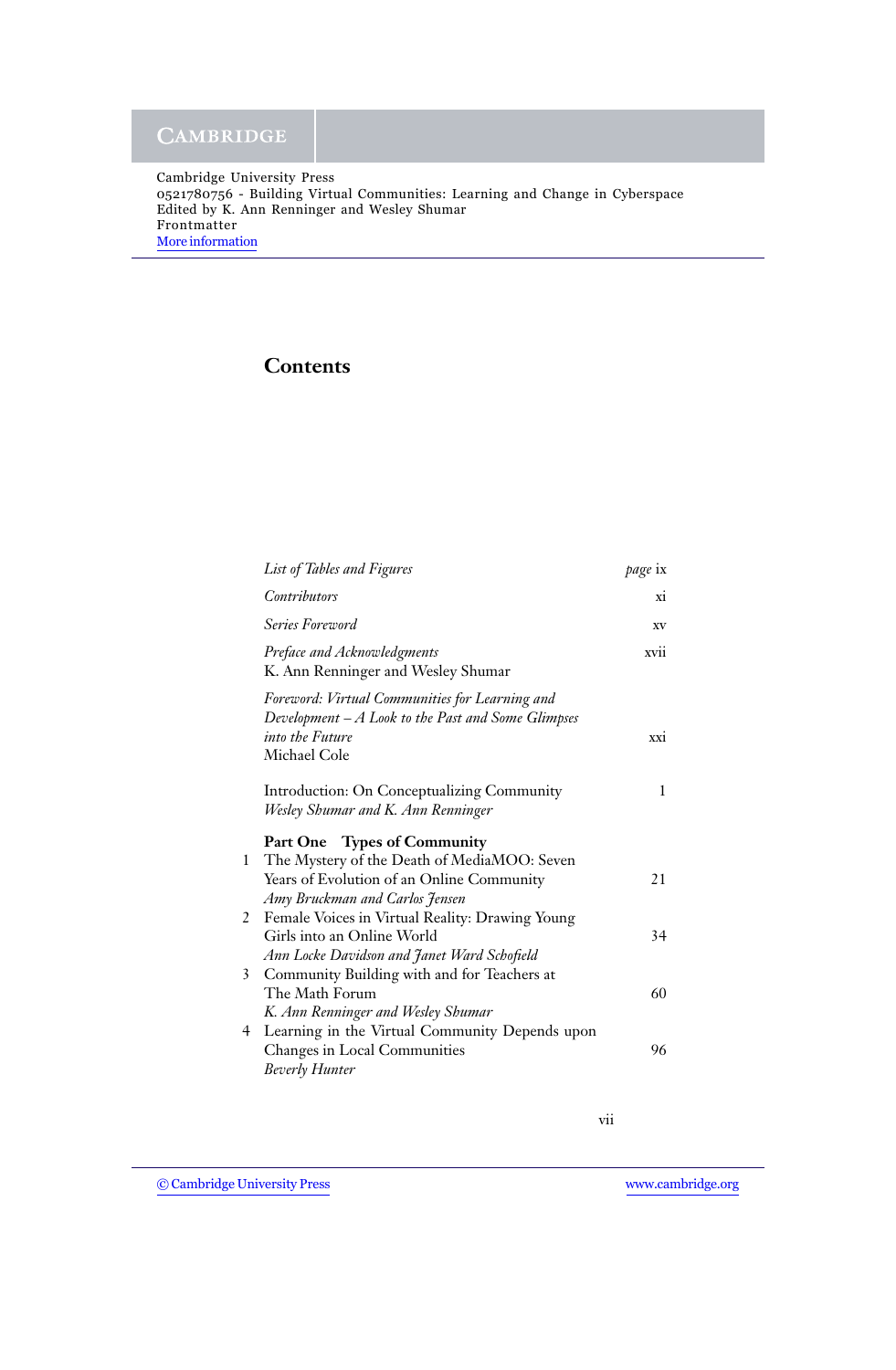| Cambridge University Press                                                   |
|------------------------------------------------------------------------------|
| 0521780756 - Building Virtual Communities: Learning and Change in Cyberspace |
| Edited by K. Ann Renninger and Wesley Shumar                                 |
| Frontmatter                                                                  |
| More information                                                             |

| 5  | Part Two Structures and Community<br>Evolution of an Online Education Community<br>of Practice                                                         | 129 |
|----|--------------------------------------------------------------------------------------------------------------------------------------------------------|-----|
| 6  | Mark S. Schlager, Judith Fusco, and Patricia Schank<br>Building Social Networks Via Computer Networks:<br>Creating and Sustaining Distributed Learning |     |
|    | Communities<br>Caroline Haythornthwaite                                                                                                                | 159 |
| 7  | Mask and Identity: The Hermeneutics of<br>Self-Construction in the Information Age                                                                     | 191 |
| 8  | Dorian Wiszniewski and Richard Coyne<br><b>WISE Learning Communities: Design</b>                                                                       |     |
|    | Considerations<br>Alex J. Cuthbert, Douglas B. Clark, and Marcia C. Linn                                                                               | 215 |
|    | <b>Possibilities for Community</b><br><b>Part Three</b>                                                                                                |     |
| 9  | Reflexive Modernization and the Emergence<br>of Wired Self-Help                                                                                        | 249 |
|    | Roger Burrows and Sarah Nettleton                                                                                                                      |     |
| 10 | Understanding the Life Cycles of Network-Based<br><b>Learning Communities</b><br>James Levin and Raoul Cervantes                                       | 269 |
| 11 | Learning in Cyberspace: An Educational View<br>of Virtual Community                                                                                    | 293 |
| 12 | D. Jason Nolan and Joel Weiss<br>Finding the Ties That Bind: Tools in Support of                                                                       |     |
|    | a Knowledge-Building Community<br>Christopher Hoadley and Roy D. Pea                                                                                   | 321 |
|    | Afterword: Building Our Knowledge of Virtual                                                                                                           |     |
|    | Community: Some Responses<br>David Hakken                                                                                                              | 355 |
|    | Afterword: Building, Buying, or Being There: Imagining<br><b>Online Community</b><br>Steven G. Jones                                                   | 368 |
|    | <b>Index</b>                                                                                                                                           | 377 |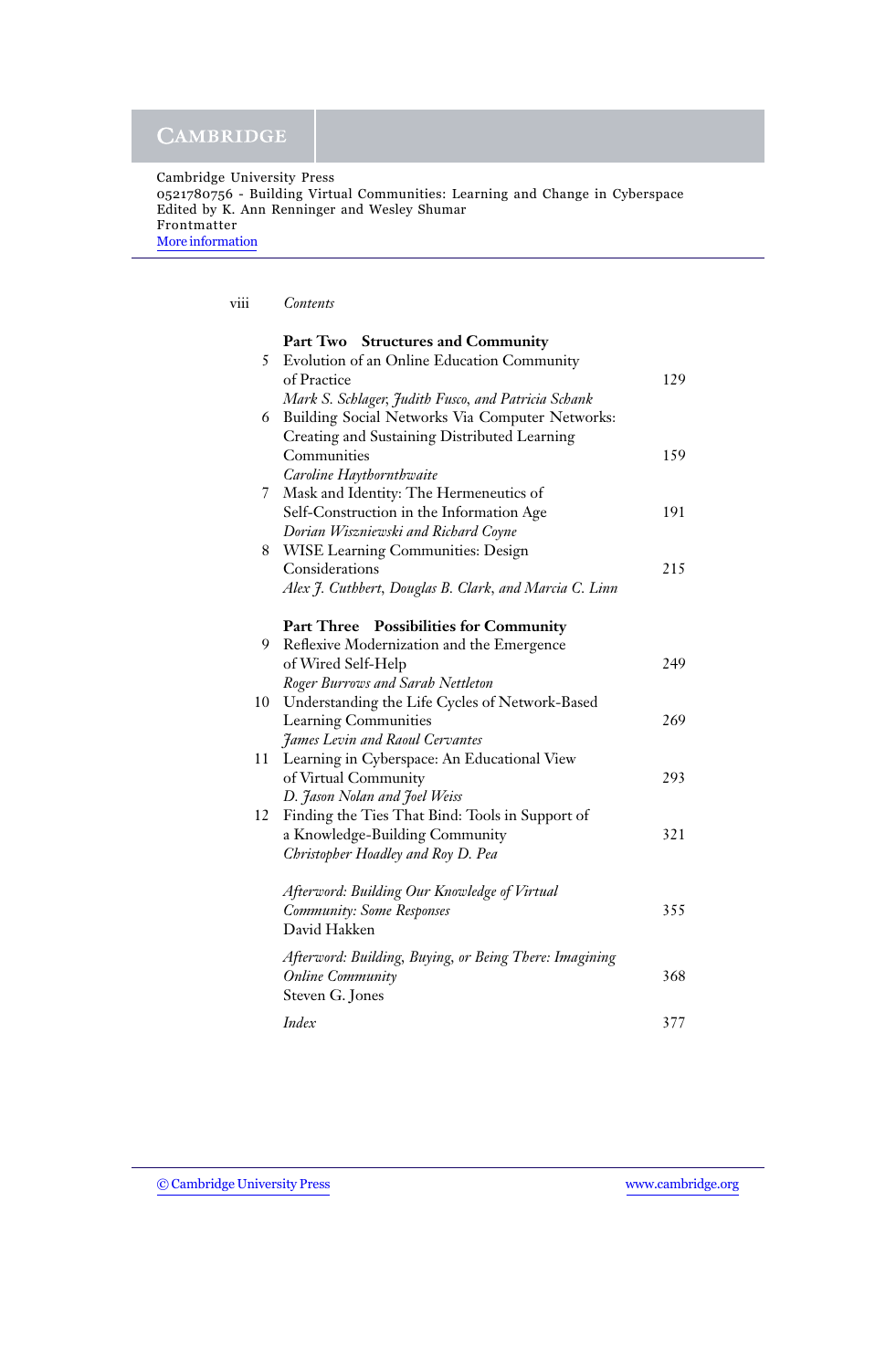# **List of Tables and Figures**

### **Tables**

| 2.1  | Interest in Computer and MOO Use                     | page 42 |
|------|------------------------------------------------------|---------|
| 2.2  | <b>Anxiety and Confidence Concerning Computer</b>    | 44      |
| 4.1  | Kinds of Organizations in NSN                        | 98      |
| 4.2  | Reform Agendas of NSN Founders                       | 99      |
| 4.3  | Internet-Using Teachers in NSN Schools Report        |         |
|      | on Students' Participation in Collaborative Learning |         |
|      | <b>Activities Online</b>                             | 108     |
| 4.4  | DoDDS Schools Serving Aviano Air Base                | 117     |
| 4.5  | Percentage of Teachers Reporting Use of Certain      |         |
|      | Resources for Their Own Learning - TAP Vs.           |         |
|      | <b>Non-TAP Participants</b>                          | 119     |
| 6.1  | <b>Network Densities</b>                             | 181     |
| 8.1  | Challenges to Collaborative Groups Working           |         |
|      | <b>Without Technology Supports</b>                   | 228     |
| 12.1 | Primary Locations of Information by Type             | 336     |
|      |                                                      |         |

#### **Figures**

|     | 4.1 Warning message on DoDDS school computers                  | 121 |
|-----|----------------------------------------------------------------|-----|
| 5.1 | Tapped In Membership Growth, January 1998                      |     |
|     | to July 2000                                                   | 135 |
|     | 5.2 Monthly log-ins and log-in time                            | 136 |
|     | 5.3 Tapped In <sup>®</sup> membership by occupation, July 2000 |     |
|     | $(n=9159)$                                                     | 137 |
|     | 5.4 TPD meeting leader dialogue by category of                 |     |
|     | discourse                                                      | 140 |
|     |                                                                |     |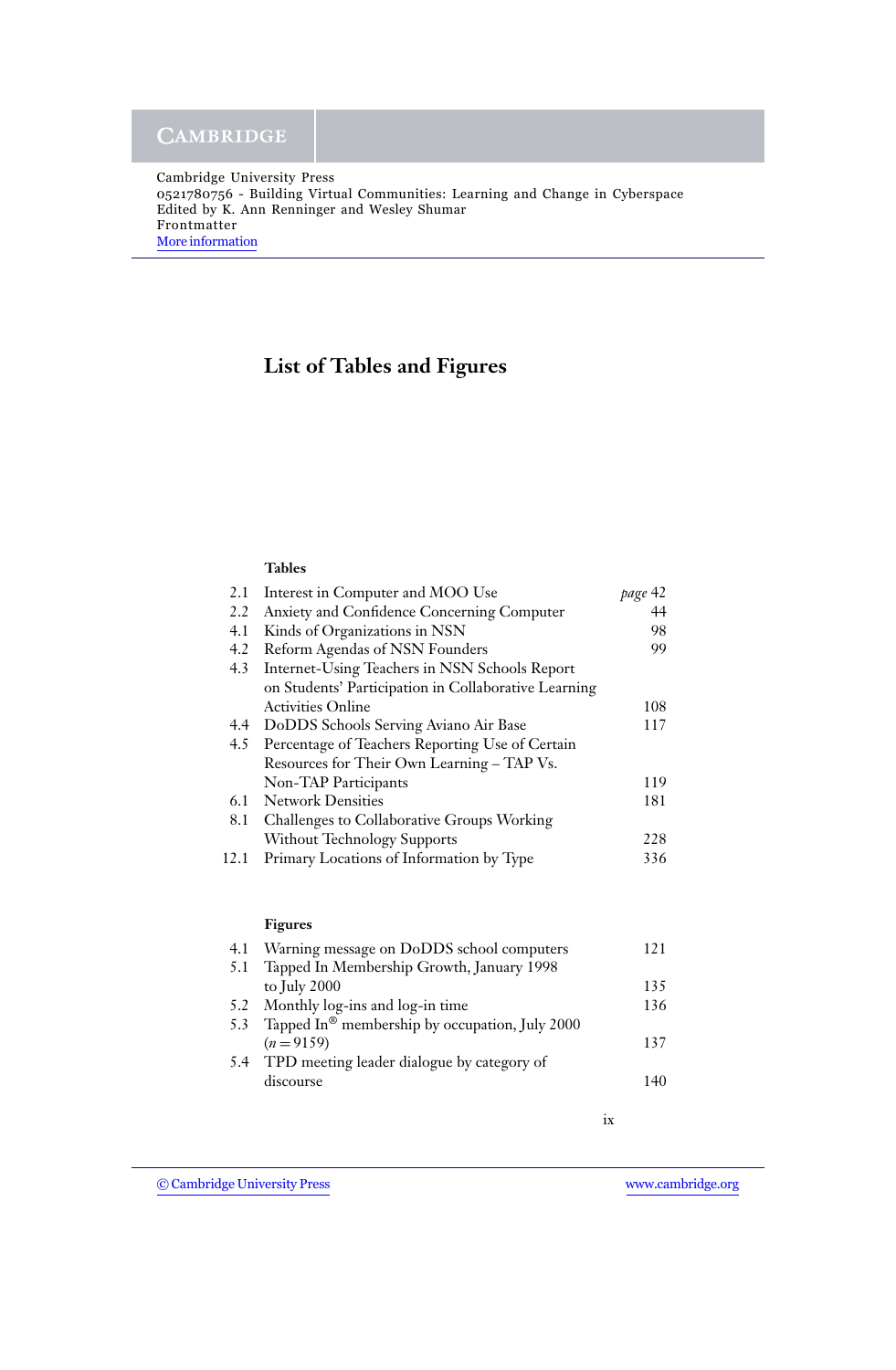| Cambridge University Press                                                   |  |
|------------------------------------------------------------------------------|--|
| 0521780756 - Building Virtual Communities: Learning and Change in Cyberspace |  |
| Edited by K. Ann Renninger and Wesley Shumar                                 |  |
| Frontmatter                                                                  |  |
| More information                                                             |  |

| List of Tables and Figures |
|----------------------------|
|                            |

| 5.5  | TPD meeting participant dialogue by category           |     |
|------|--------------------------------------------------------|-----|
|      | of discourse                                           | 141 |
|      | 6.1 Collaborative work for connections that occur more |     |
|      | than twice a week                                      | 176 |
|      | 8.1 The Web-based integrated science environment       | 219 |
|      | 8.2 The WISE NetCourse                                 | 223 |
| 8.3  | Malaria project authoring community                    | 226 |
| 8.4  | Principle Builder used to construct scientific         |     |
|      | principles that become discussion comments             | 232 |
| 8.5  | Probing your surroundings                              | 233 |
|      | 8.6 Overview of activities that prepare for the online |     |
|      | discussions in the Desert Houses project               | 235 |
| 8.7  | Example of a student discussion (with identities       |     |
|      | removed)                                               | 236 |
| 8.8  | Comment types in the first iteration of WISE           |     |
|      | discussions                                            | 237 |
| 8.9  | Discussion topics aligned with students'               |     |
|      | research areas                                         | 238 |
|      | 12.1 CILTKN opening screen                             | 341 |
|      | 12.2 Searching the CILTKN                              | 342 |
| 12.3 | <b>CILTKN</b> search results                           | 343 |
|      |                                                        |     |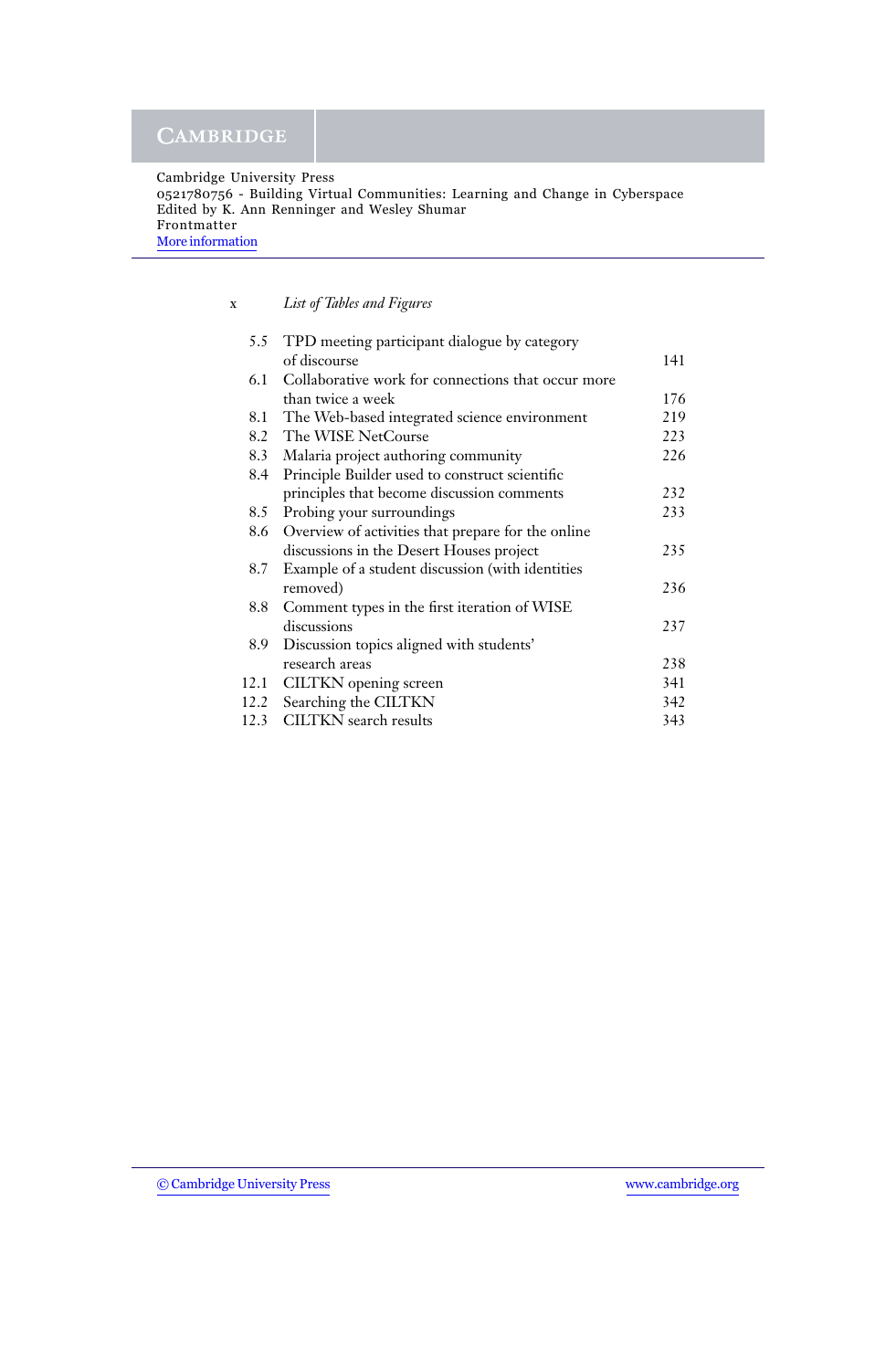# **Contributors**

#### **Amy S. Bruckman**

Georgia Institute of Technology College of Computing 801 Atlantic Drive Atlanta, GA 30332-0280 asb@cc.gatech.edu

**Roger J. Burrows** University of York Centre for Housing Policy Heslington, York YO10 5DD United Kingdom rjb7@york.ac.uk

#### **Raoul Cervantes**

Momoyama Gakuin University (St. Andrew's University) 1-1 Manabino Izumi, Osaka, Japan 594-1198 ksakui@hotmail.com

#### **Douglas B. Clark**

University of California at Berkeley Education in Mathematics, Science & Technology (EMST) 4523 Tolman Hall Berkeley, CA 94720-1670 clark@socrates.berkeley.edu

**Michael Cole** University of California, San Diego Laboratory of Human Cognition

La Jolla, CA 92093-0092 mcole@ucsd.edu

#### **Richard Coyne**

University of Edinburgh Department of Architecture 20 Chambers Street Edinburgh EH1 1JZ United Kingdom Richard.Coyne@ed.ac.uk

#### **Alex J. Cuthbert**

University of California at Berkeley Education in Mathematics, Science & Technology (EMST) 4523 Tolman Hall Berkeley CA 94720-1670 alx@socrates.berkeley.edu

#### **Ann Locke Davidson**

Educational Connections, LLC 1012 S.W. King Avenue, Suite 301 Portland, OR 97205 davidson@educationalconnections.com

**Judith Fusco** SRI International 333 Ravenswood Avenue Menlo Park, CA 94025 jfusco@unix.sri.com

**David Hakken** SUNY Institute of Technology PO Box 3050 Utica, NY 13504-3050 hakken@sunyit.edu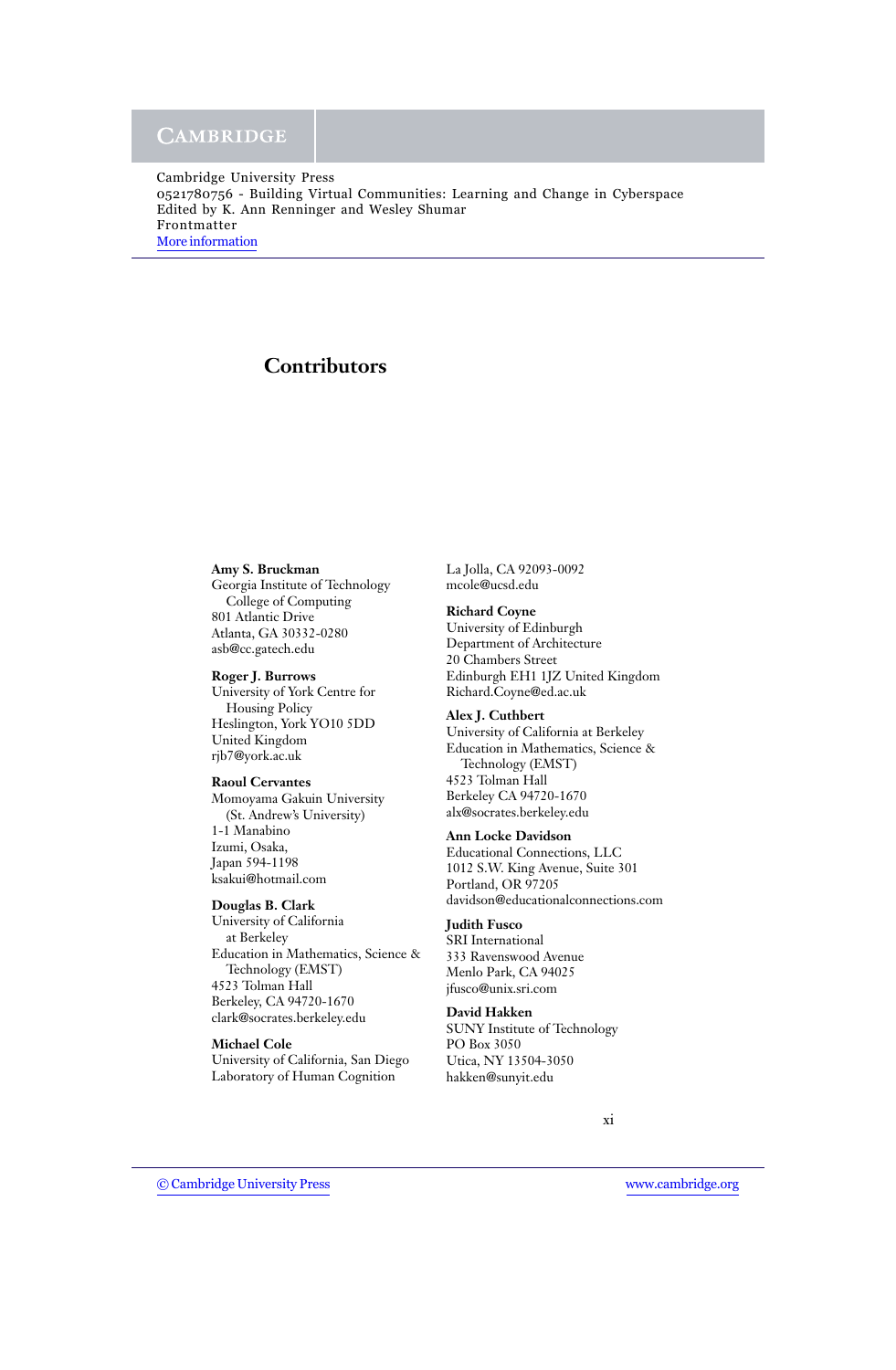xii *Contributors*

#### **Christopher Hoadley**

SRI International and Stanford University 333 Ravenswood Avenue BN271 Menlo Park, CA 94025 tophe@ciltkn.org

#### **Caroline Haythornthwaite**

University of Illinois at Urbana–Champaign Graduate School of Library and Information Science 501 East Daniel Street Champaign, IL 61820 haythorn@uiuc.edu

#### **Beverly Hunter**

Piedmont Research Institute 130 Mossie Lane Amissville, VA 20106 bev hunter@piedmontresearch.org

#### **Carlos Jensen**

Georgia Institute of Technology College of Computing 801 Atlantic Drive Atlanta, GA 30332-0280 carlosj@cc.gatech.edu

#### **Steven G. Jones**

University of Illinois Department of Communication (m/c 132) 1007 W. Harrison, Room 1140 Chicago, IL 60607 sjones@uic.edu

**James A. Levin** University of Illinois Department of Educational Psychology 220 Education Building 1310 S. 6th Street Champaign, IL 61820 j-levin@uiuc.edu

**Marcia C. Linn** University of California at Berkeley Graduate School of Education 4523 Tolman Hall

Berkeley, CA 94720-1670 mclinn@socrates.berkeley.edu

#### **Sarah Nettleton**

University of York Department of Social Policy and Social Work Heslington, York YO10 5DD United Kingdom sjn2@york.ac.uk

#### **Jason Nolan**

University of Toronto 252 Bloor Street West Toronto, Ontario M5S1V6 Canada jason.nolan@utoronto.ca

#### **Roy D. Pea**

Stanford University Institute for Learning Sciences and Technologies School of Education Cubberly Hall Stanford, CA 94305 roypea@stanford.edu

#### **K. Ann Renninger**

Swarthmore College Program in Education 500 College Avenue Swarthmore, PA 19081-1397 krennin1@swarthmore.edu

**Patricia K. Schank** SRI International

333 Ravenswood Avenue Menlo Park, CA 94025 schank@unix.sri.com

#### **Mark S. Schlager**

SRI International 333 Ravenswood Avenue Menlo Park, CA 94025 schlager@unix.sri.com

#### **Janet Ward Schofield**

University of Pittsburgh 517 LRDC 3939 O'Hara Street Pittsburgh, PA 15260-5159 schof@pitt.edu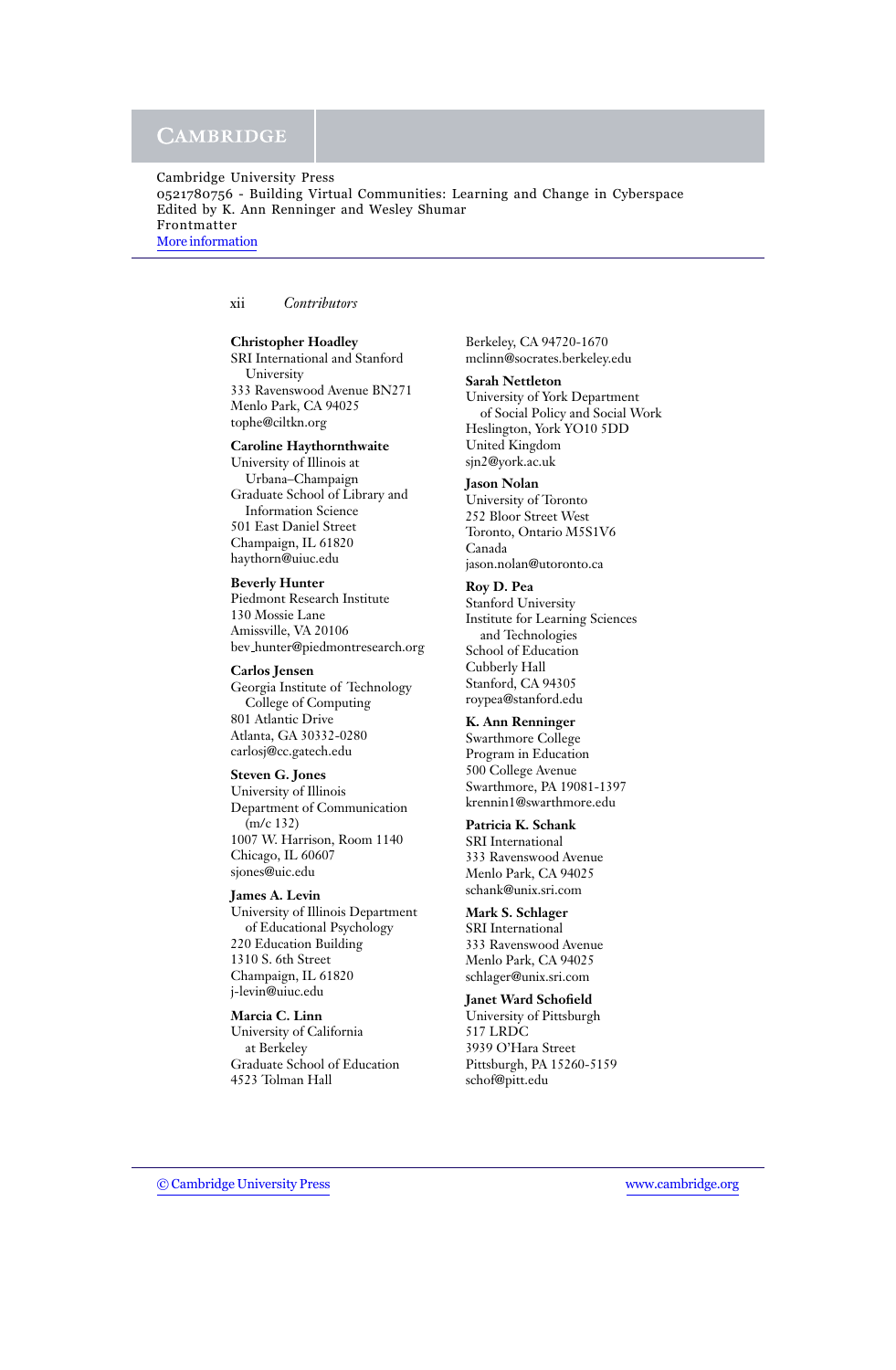*Contributors* xiii

**Wesley Shumar** Drexel University

Department of Culture and Communication 3141 Chestnut Street Philadelphia, PA 19104 wes@drexel.edu

**Joel Weiss**

Ontario Institute for Studies in Education of the University of Toronto CTL Dept, 11 South

252 Bloor Street West Toronto, Ontario M5S1V6 Canada weiss@oise.utoronto.ca

**Dorian Wiszniewski**

University of Edinburgh Department of Architecture 20 Chambers Street Edinburgh EH1 1JZ United Kingdom Dorian.Wiszniewski@ed.ac.uk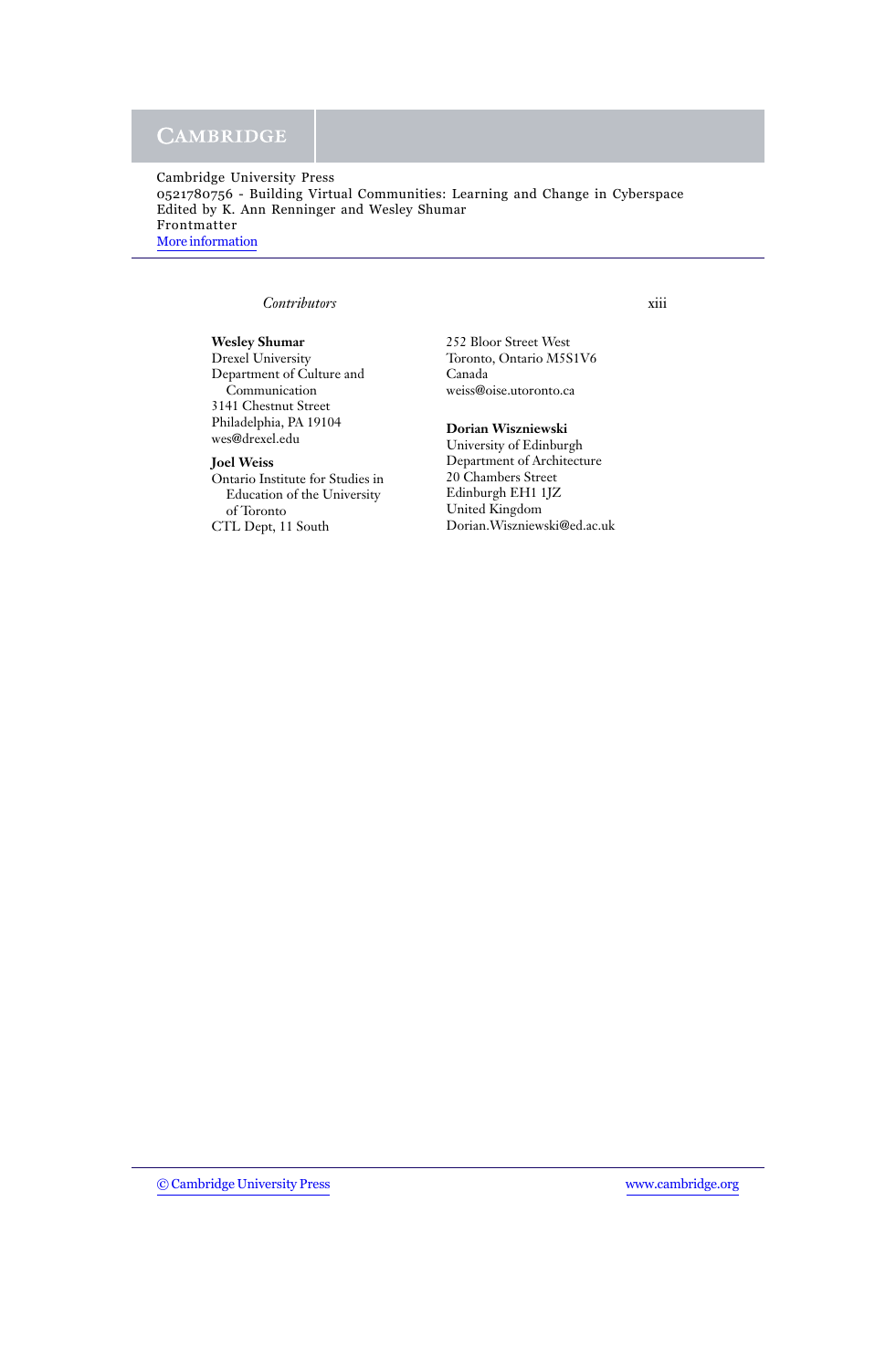### **Series Foreword**

This series for Cambridge University Press is becoming widely known as an international forum for studies of situated learning and cognition.

Innovative contributions are being made by anthropology; by cognitive, developmental, and cultural psychology; by computer science; by education; and by social theory. These contributions are providing the basis for new ways of understanding the social, historical, and contextual nature of learning, thinking, and practice that emerges from human activity. The empirical settings of these research inquiries range from the classroom to the workplace, to the high-technology office and to learning in the streets and in other communities of practice.

The situated nature of learning and remembering through activity is a central fact. It may appear obvious that human minds develop in social situations and extend their sphere of activity and communicative competencies. But cognitive theories of knowledge representation and learning alone have not provided sufficient insight into these relationships.

This series was born of the conviction that new and exciting interdisciplinary syntheses are underway as scholars and practitioners from diverse fields seek to develop theory and empirical investigations adequate for characterizing the complex relations of social and mental life and for understanding successful learning wherever it occurs. The series invites contributions that advance our understanding of these seminal issues.

> Roy Pea Christian Heath Lucy Suchman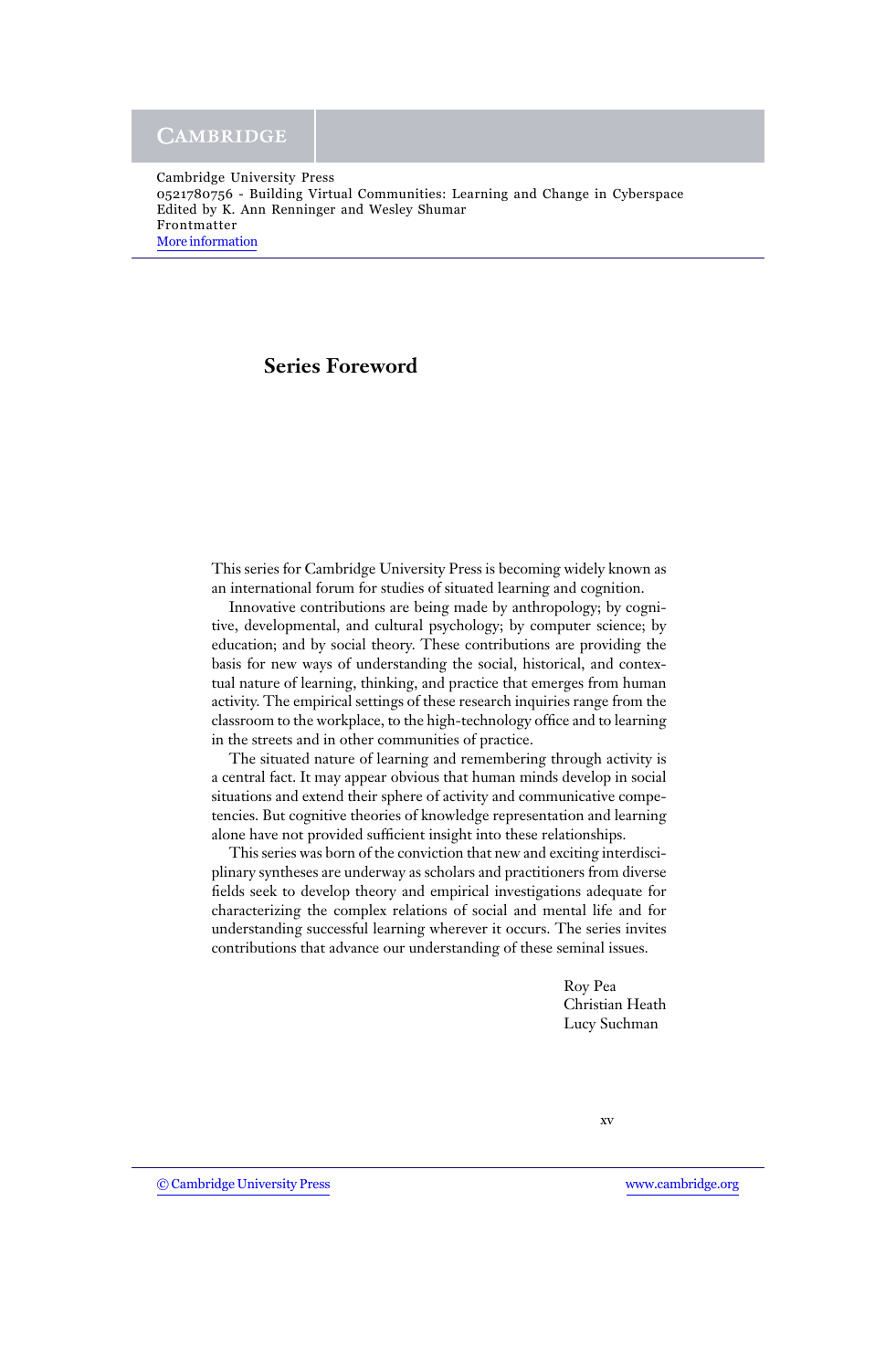# **Preface and Acknowledgments**

This volume is unique in its focus on the learning and change that takes place in the building of communities in cyberspace. Knowledge and resources for knowledge building are central to both virtual and physical communities. Members, or participants, in any community are engaged in learning that is critical to the survival and reproduction of that community. This learning may be even more true for virtual communities than it is for physical communities. For those concerned with building virtual communities and those who are working to understand the impact of virtual communities on participants, clarity about the nature of learning and change that is enabled by the Internet is of particular importance.

At first glance, identifying the nature of learning and change that takes place as a virtual community builds out may seem a straightforwardenough proposition. A dearth of literature has supported the importance of community to learners of all ages (Barab & Duffy, 2000; Bellah et al., 1985; Bransford, Brown & Cocking, 1999; Brown & Campione, 1994; Lave, 1993; Wellman & Gulia, 1999; Wenger, 1999). Through community participation, learners find and acquire models and have the opportunity themselves to be models and apprentices. In community participation, activities such as asking questions and providing the person with whom one is talking with background information are both supported and socialized.

The task of identifying what to watch (the indicators to be studied) in building an online community is not at all straightforward, however. There are many potential indicators but no clarity about which apply to all communities. Moreover, studies of community, learning, and/or change typically draw on different fields of specialization. Community, for example, can be studied in terms of its design, who its members are,

xvii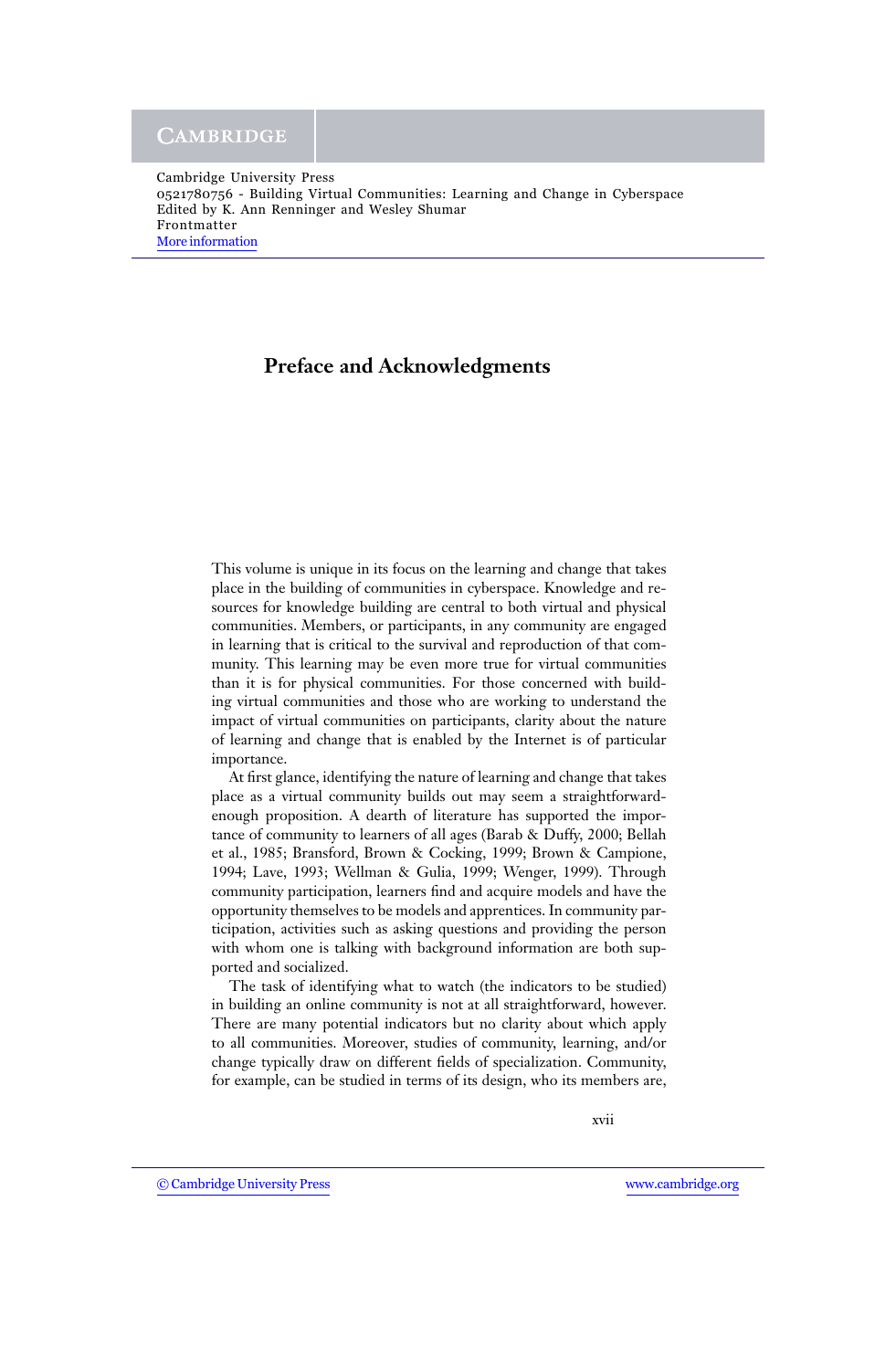### xviii *K. Ann Renninger and Wesley Shumar*

how learning is facilitated, whether learning occurs, why learning occurs, and so forth. A further complication is the wide range of computermediated formats being used to enable community development. These formats range from complex organizations that have budgets for programmers, project staff, and Web persons to build out a community in response to participants' needs; to MOOs that have an anarchistic form of community in which people come, "hang out," and leave; to discussion lists that have designated leaders and focus on a specific agenda or topic.

At present, there tend to be two types of conversations about building community online. One conversation is occurring among those in the learning sciences, including those trained as educational psychologists, educational technologists, computer scientists, and cognitive scientists. This discussion focuses on the design of communities and the ways in which users or participants work with and learn from the experience of community participation. Another conversation is taking place among sociologists, anthropologists, and linguists. This discussion focuses on the nature of participants' collective imagination and feelings of identity as a tool for understanding belonging and attachment to particular virtual communities. It also details the social interaction necessary to describe communication and sociability. Presumably because these groups do not tend to ask the same questions, they do not attend each other's conferences, nor do they tend to cite each other's work.

The present volume extends both of these conversations by engaging the reader in examining the interdependence of the forms, structure, and possibilities for facilitating the building-out of communities in cyberspace. Contributors to this volume include a widely divergent group of authors, all of whom are working to understand and build out communities online. They vary in the questions on which they have focused, theoretical backgrounds, methodology, and computer-based format with which they have worked.

The opening chapter traces the use of the term "community" to describe physical and virtual space. It suggests that computer-mediated formats in particular may enable what might better be understood as the myth of community to be realized by community participants. The chapters that follow have been assigned to one of three sections: types of community, structure of community, and possibilities for community. Like all typologies, the chapters in each section could also have been included in each of the other sections. The chapters are juxtaposed to highlight the tension between differences of theoretical and methodological perspectives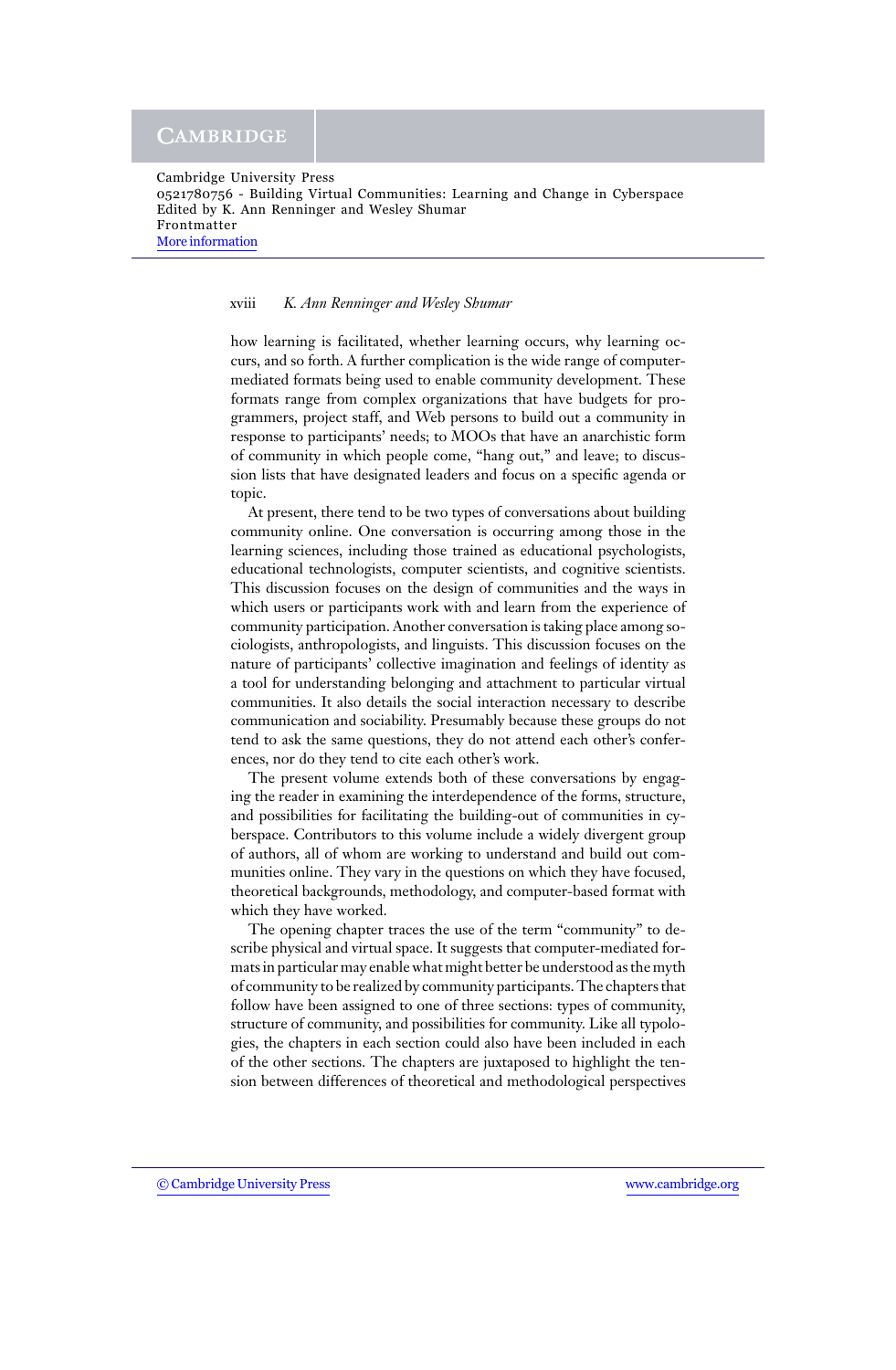#### *Preface and Acknowledgments* xix

on the situated and universal aspects of learning enabled by and in the development of online communities.

In "Types of Community," the first section, learning and change are described as being contingent on the kind of virtual community that has been constructed, its purposes, its fluidity, and its given informational resources (e.g., conversations among professionals, archives, etc.). In "Structure and Community," the second section, learning and change is understood to be enabled by both the design features of particular communities and theories about how people learn. The communities described highlight the relation between community structure and identity. The structure of community can be seen as both a constraining and an enabling possibility. In "Possibilities for Community," the third section, opportunities for learning and change are described as emerging from the existing type and structure of community. The possibilities for a community may not be predictable.

Thinking across theoretical and methodological differences such as those represented by the range of chapters included here involves work but should offset the limitations of any particular world view (Cole, 1996). To assist the reader, definitions of community, learning, and change are included in each, and case examples are provided as illustration. Conversations that arise from this volume might take numerous directions. A volume such as this is expected to hold a different meaning for each reader. In fact, each reader is likely to find his or her own favorite or most useful chapters, and these might be expected to differ from those of the next reader.

Together these chapters describe the building-out of virtual communities in terms that are relevant to theorists, researchers, and practitioners. The theoretical and methodological differences reflected in the chapters suggest a need for a common language and conceptual context for describing learning and change as part of community building. No grand theory is offered, however.

The chapters provide readers with a basis for thinking about the dynamics of Internet community building across a variety of computer-based contexts. This includes consideration of the role(s) of the self or individual as participants in virtual community, and the design and refinement of technology as the conduit for extending and enhancing the possibilities of community building in cyberspace.

> K. Ann Renninger Wesley Shumar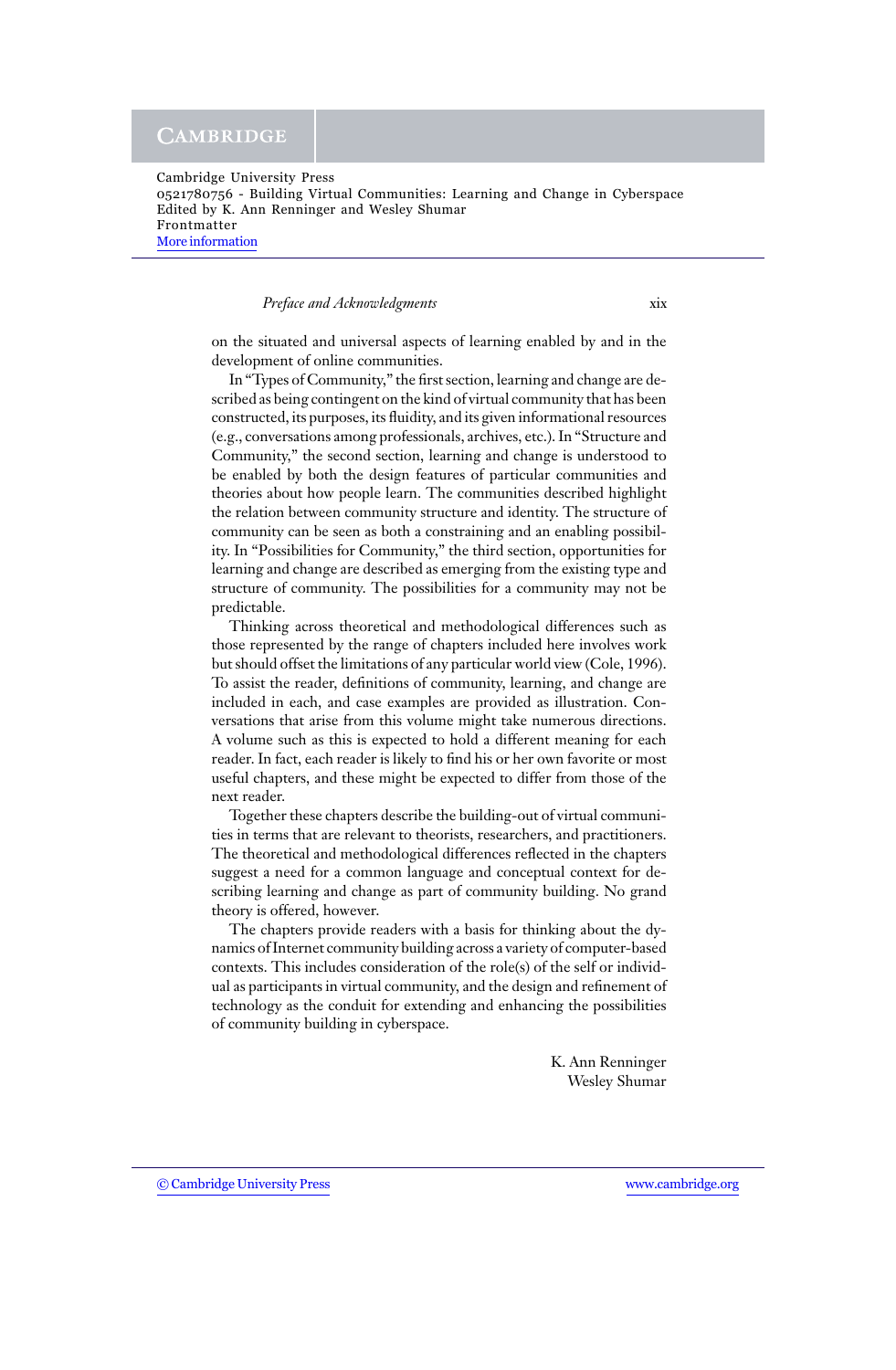xx *K. Ann Renninger and Wesley Shumar*

#### **Acknowledgments**

Jan Hawkins was one of the earliest champions of this volume, and her backing in its early stages is gratefully acknowledged. The encouragement of Julia Hough and Philip Laughlin, our editors at Cambridge University Press, throughout the various stages of this project is most appreciated. They recognized the possibilities that a volume such as this represented for opening a conversation among researchers and practitioners. We thank Scott Price for his help in creating a cover that reflects the range of computer-mediated communities included in the volume. Finally, we recognize the National Science Foundation's efforts to encourage its grantees to evaluate their work. Collaboration on this volume stemmed from the effort to identify indicators that could be used to study participant learning and change at The Math Forum (NSF grant # 9618223). Any opinions, findings, and conclusions or recommendations expressed in this volume however, are those of the author(s) and do not necessarily reflect the views of the National Science Foundation.

#### **References**

- Cole, M. (1996). *Cultural psychology: A once and future discipline*. Cambridge, MA: Harvard University Press.
- Barab, S. A., & Duffy, T. (2000). From practice fields to communities of practice. In D. Jonassen & S. M. Land (Eds.), *Theoretical foundations of learning environments* (pp. 25–56). Mahwah, NJ: Lawrence Erlbaum.
- Bellah, R. N., Madsen, R., Sullran, W. M., Swidler, A., & Tipton, S. M. (1985). *Habits of the heart: Individualism and commitment in American life*. Berkeley: University of California Press.
- Bransford, J. D., Brown, A. L., & Cocking, R. R. (1999). *How people learn: Brain, mind, experience, and school*. Washington, DC: National Academy Press.
- Brown, L., & Campione, J. C. (1994). Guided discovery in a community of learners. In K. McGilly (Ed.), *Classroom lessons* (pp. 229–70). Cambridge, MA: MIT Press.
- Lave, J. (1993). *Understanding practice*. New York: Cambridge University Press.
- Wellman, B., & Gulia, M. (1999). Net surfers don't ride alone: Virtual communities as communities. In M. Smith and P. Kollack, (Eds.), *Communities in cyberspace*. New York: Routledge.

Wenger, E. (1999). *Communities of practice*. New York: Cambridge University.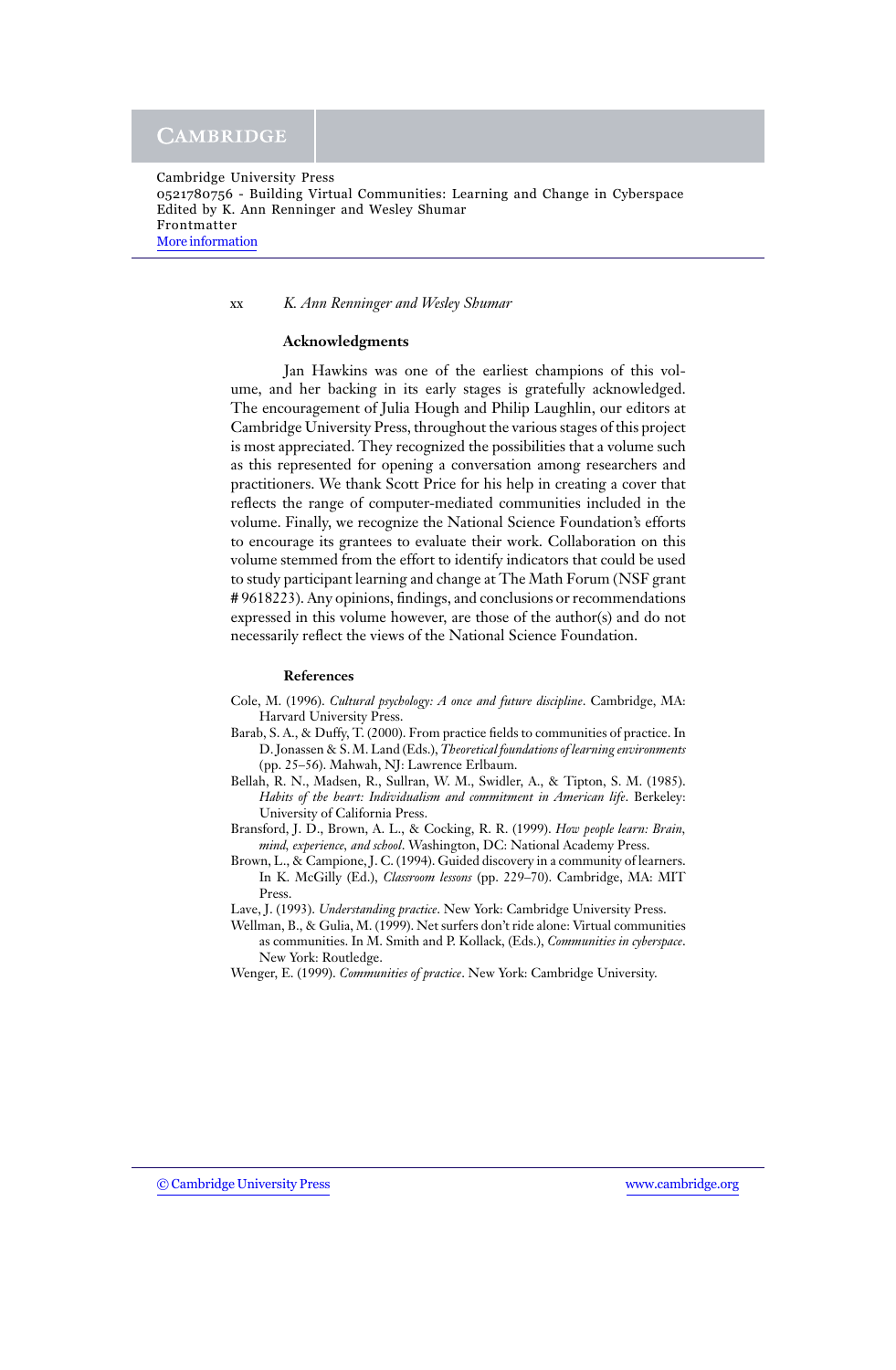## **Foreword**

**Virtual Communities for Learning and Development – A Look to the Past and Some Glimpses into the Future**

*Michael Cole*

The reader is in for a treat in the highly knowledgeable and varied chapters that follow. The volume includes authors from a wide range of disciplinary and theoretical perspectives, all of whom have experience working directly with computer-mediated communication and community building. Each chapter provides a different perspective on the many ways that human interactions are being mediated in some fashion by the Internet. Each chapter also makes suggestions about the implications of this new set of technological capacities for the social organization of learning and development in contemporary society. This vast territory is unusually well explored in this volume.

As the comments of several of the authors indicate, memories of becoming involved in computer-mediated communication (CMC) as a medium of intellectual communication have something of a "flashbulb" character to them. Not unlike my memory of where I was when John Kennedy was shot, I remember the conditions that led to my use of CMC and my discovery that it could be a resource for community building.

The year was 1978. I had just moved to the University of California at San Diego (UCSD) with a joint appointment in Psychology and Communication. These two academic units were located on different parts of the campus. To complicate matters, my major research project was the study of classroom lessons in a school located approximately 20 miles from the campus, but my research laboratory was part of an organized research unit located near the psychology department. Burdened with heavy administrative duties in Communication, I found it very difficult to coordinate with my research team on the one hand and my colleagues in Psychology and the Center for Human Information Processing (CHIP) on the other.

Luckily for me, Jim Levin, whose work appears in this volume, joined our laboratory. Jim had been a graduate student in Psychology and had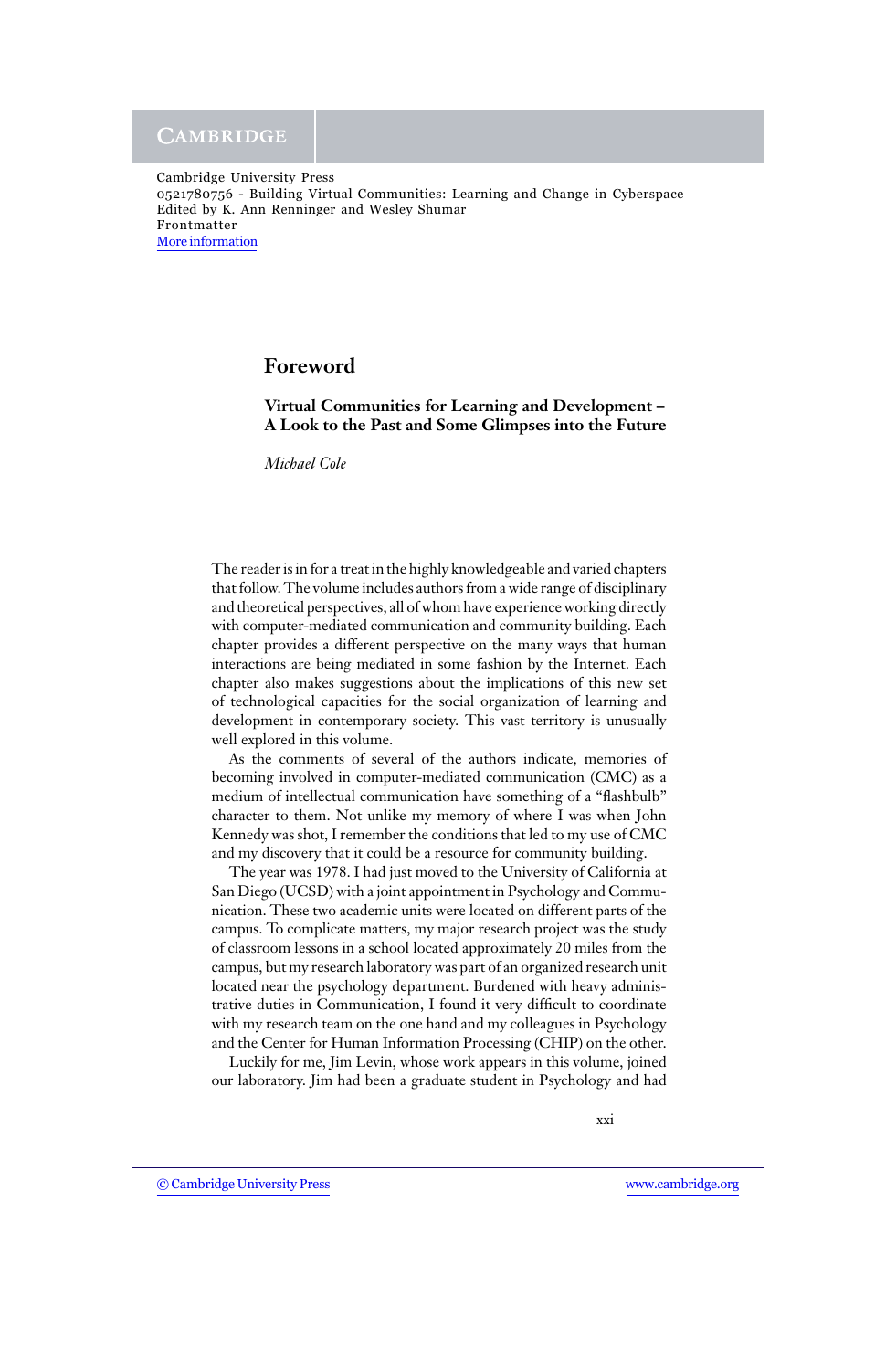#### xxii *Michael Cole*

worked with faculty members in CHIP. He introduced our lab to the idea that we could have terminals connected to an electronic network that would store and forward messages from one account to another and would create a common message space where we could coordinate as a group. Our lab was quickly outfitted with the needed terminals (the first PC was still three years over the horizon) and we began to use them with a view toward coordinating our movement in time and space.

It did not take long for us to learn that sprinkled among our instrumental coordinating messages, various academic ideas began to make their appearance. Moreover, since graduate students and postgraduate students involved in our research were part of the network, it was not long before our communications served the multiple functions of coordinating meetings in time/space and engaging in CMC education/research online.

Our curiosity was also attracted by the potential uses of CMC for opening up classrooms to the outside world. Jim Levin took the lead in this effort, setting up connections between San Diego and Alaska using satellite-based telecommunications facilities that were filtering into the public sector from the military. Physical separation, we discovered, could, under propitious conditions, lead to promising reorganization of children's writing during the school day.

Nor did it take long for us to begin using the computer-to-computer store-and-forward systems that grew out of the Advanced Research Projects Administration (ARPA) net to extend our own intellectual activities beyond UCSD. Our laboratory has long been a place where scholars from different parts of the United States and different countries spend a year or two, engaging with us in our research and introducing us to new perspectives. Once habituated to easy online discussions while they were living near UCSD and attending our weekly lab meetings, those who remained behind, as well as those who moved on, began exploiting a combination of telephone-line-based and satellite-based CMC to continue our discussions. Thus it came about that, in the early 1980s we began what later came to be known as a list serve, which continues to this day (see www.lchc.ucsd.edu/mca for the history and current state of this activity).

As the Internet expanded to become the World Wide Web and graphic capabilities became common, the use of computers and telecommunications networks became an increasingly pervasive focus of our research attention. They served to organize educational activities that link our university with its surrounding communities, enabled the formation of distributed consortia of researchers, and changed the way we teach our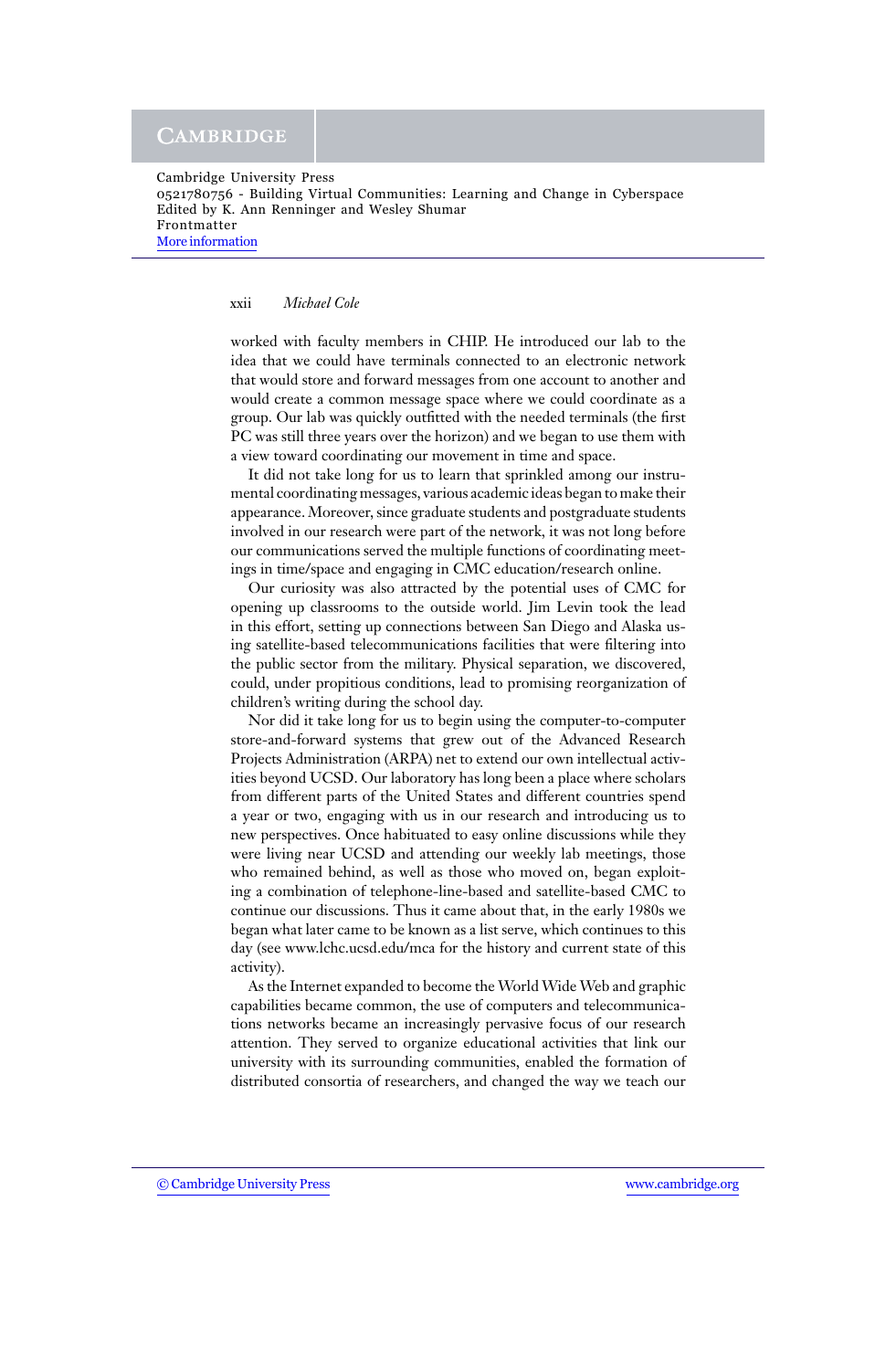university courses. As I am sure is true of many, my daily activities have been transformed by the new technologies of communication, for better and for worse.

It is from this experiential background and a long-standing interest in issues of learning and development as processes of joint, mediated, human activity, I approach the task of writing a foreword to this volume. In particular, I focus on a few broad themes that this volume has enabled me to reflect on.

First, I am reminded by many of the authors that any discussion of virtual communities, whether organized in the service of education or for any of the other myriad uses to which they are put, is helped enormously by viewing our current conceptual understandings in terms of their histories. This general orientation applies with special force to the concept of community, which came into the English language relatively recently in its history and has been changing rather rapidly in the past 150 or so years.

Williams (1973) notes in his analysis of the history of the concept of community that the term "community" entered the English language in the fourteenth century from Latin by way of French. "Community" referred primarily to a geographically localized group of people until approximately the seventeenth century (the terms *commune* in French and *Gemeinde* in German retain this meaning to the present day). But beginning between the seventeenth and nineteenth centuries, "community" expanded to include the idea of a group of people who hold something in common (as in community of interests) or who share a common sense of identity even if they do not live in a single locale. This expansion of meanings was accompanied by a self-conscious separation between the idea of a community and the idea of a society. As Shumar and Renninger note in their introductory chapter, "On Conceptualizing Community," the distinction between community and society has come down to us from the work of the German sociologist, Tonnies (1887/1940), as a contrast between a more direct, more total, and more emotionally charged set of relationships (community/gemeinschaft) and the more formal, abstract, and instrumental relationships associated with the idea of society (gesselschaft), which in turn is closely related to the concept of nation state and its bureaucratically mediated institutions.

The conceptual differentiation of community and society in the nineteenth century coincided with, and was enabled by, a series of changes in technologies in general and technologies of communication in particular. At the beginning of the century, most people lived on the land in small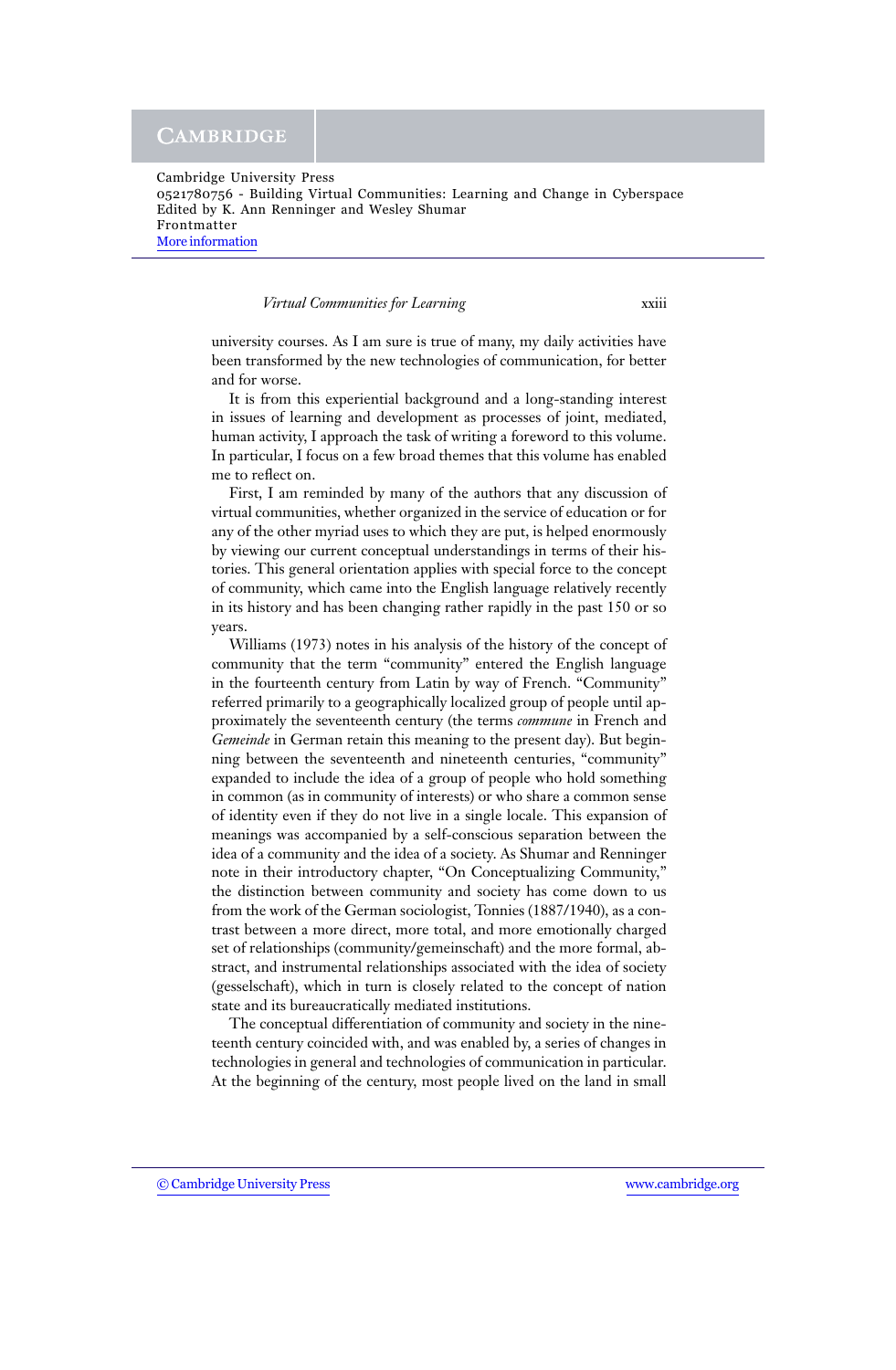#### xxiv *Michael Cole*

communities and grew or made by hand the vast majority of their worldly goods. Schooling was nowhere a general social phenomenon. The fastest mode of transportation was on water. By the end of the century, there was, in many parts of the world, a major shift in modes of living away from the land and residence in small communities toward manufacturing and residence in ever-growing cities. Schooling was made mandatory. Railroad networks became extensive, and electricity was brought under control to enable telegraphy and telephony, as well as skyscrapers and mass production. People viewed escape from the confining circumstances of small communities with their absence of choice and privacy to the bright lights of large cities as liberating. An old German proverb captures this eagerness to escape the intrusive nature of small town life quite nicely: "Stadtluft Mach Frei" (City air sets you free). With these social changes, it appeared that the ideology of the Enlightenment, with its emphasis on reason and individual initiative, was attainable as a general condition of life.

This generally "upbeat" characterization of historical change had, of course, its dark underside. Not only were cities liberating, but they were also alienating. Additionally, they were, until public health innovations of the late nineteenth century, dangerous to one's health, either from disease or violent crime. Moreover, whatever virtues these demographic/lifestyle changes had, their virtues were by no means equally distributed. The technological have-nots were subjected to levels of political and economic exploitation that were previously impossible on a mass scale. In addition, the technological marvels of the new modes of life were evenly matched by technologically mediated mayhem. At the very time that the European powers succeeded in dividing up control over the rest of the world, and Tonnies was formulating the distinction between community and society, these same European powers began to turn on each other with a murderous efficiency that depended critically on just those technologies that made the new modes of life possible. By the mid-twentieth century the world had witnessed a level of human carnage never before seen, and, with the advent of control over atomic energy, humanity literally reached the threshold of annihilation by its own hands. The formally colonized countries of the world had won their de jure independence, but their de facto dependence on their former masters remained. By the end of the twentieth century, those countries that had taken literally the idea that enlightened human reason could create a scientifically guided, bountiful, and just society had crumbled, leaving a return to religious fundamentalism or the invisible hand of the free market as the leading ideological and political economic world views.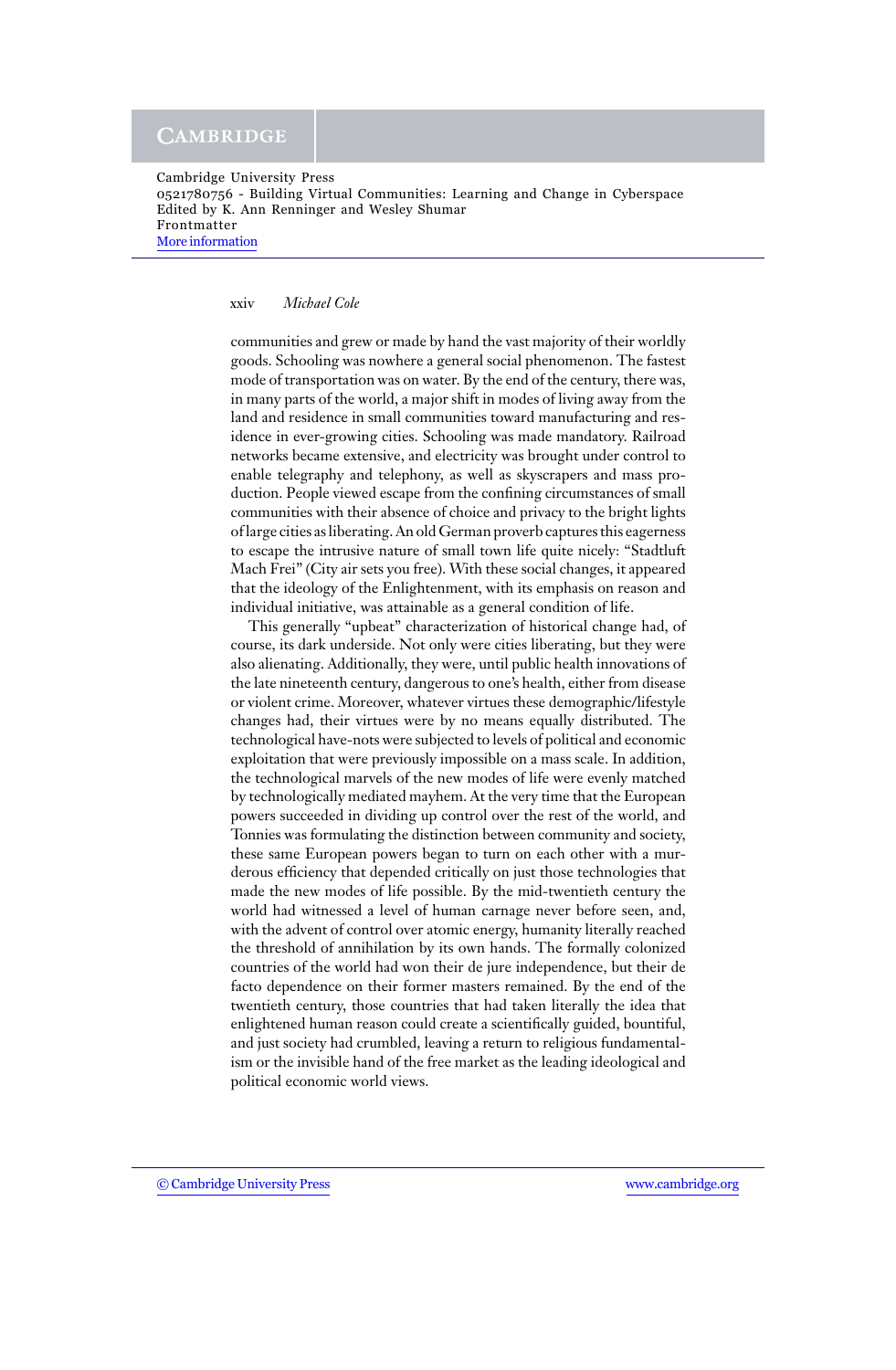#### *Virtual Communities for Learning* xxv

It is fascinating to me that as the mid-century form of modernism that I grew up with seemed to be collapsing all around me, a new form of technology arose that promised to undo the mischief of its predecessors. The previous technological toolkit and its associated patterns of life promoted mass society and a countervailing individualism, with its loss of personal community and alienation. The new forms of technology promised to reform and remediate human activity, restoring the lost sense of community that was ever more frequently commented upon.

This vision was not new. Consider, for example, the following early promise of a return to community through new technologies which would make the

Nation a neighborhood... . The electric wire, the iron pipe, the streetrailroad, the daily newspaper, the telephone ... have made us all one body. ... There are no outlanders. It is possible for men to understand one another. ...Indeed, it is but the dawn of a spiritual awakening. (William Allen White, 1910, quoted in Putnam, 2000, p. 376)

Rheingold, initiator of the Well, an early and famous virtual community, illustrates this new form of personal/community regeneration when he writes,

My flesh-and-blood family long ago grew accustomed to the way I sit in my home office early in the morning and late at night, chuckling and cursing, sometimes crying, about words I read on the computer screen. It might have looked to my daughter as if I were alone at my desk the night she caught me chortling online, but from my point of view I was in living contact with old and new friends, strangers and colleagues. (Rheingold, 1994)

It is a salutary characteristic of the chapters in this volume that, without denying the transformative affordances of CMC, they do a thorough job of deconstructing the one-sided, techno-optimism of the promoters of a brave, new world in the World Wide Web. Yes, there are potentials for creating community using the Internet, but achieving that potential is not automatic, easy, or necessarily enduring. Like freedom, it is a fragile accomplishment that must be constantly worked at and watched over.

I will have more to say about the real complexities of community mediated by CMC with respect to the chapters of this book shortly. But first, here are a few words about the term "virtual," which also has a history. Curiously, "virtual" came into the English language from Latin and French about the same time as did "community." Initially it referred to things that had special and effective physical capacities, linking it closely to our ideas of virtuous. But in the seventeenth and eighteenth centuries, like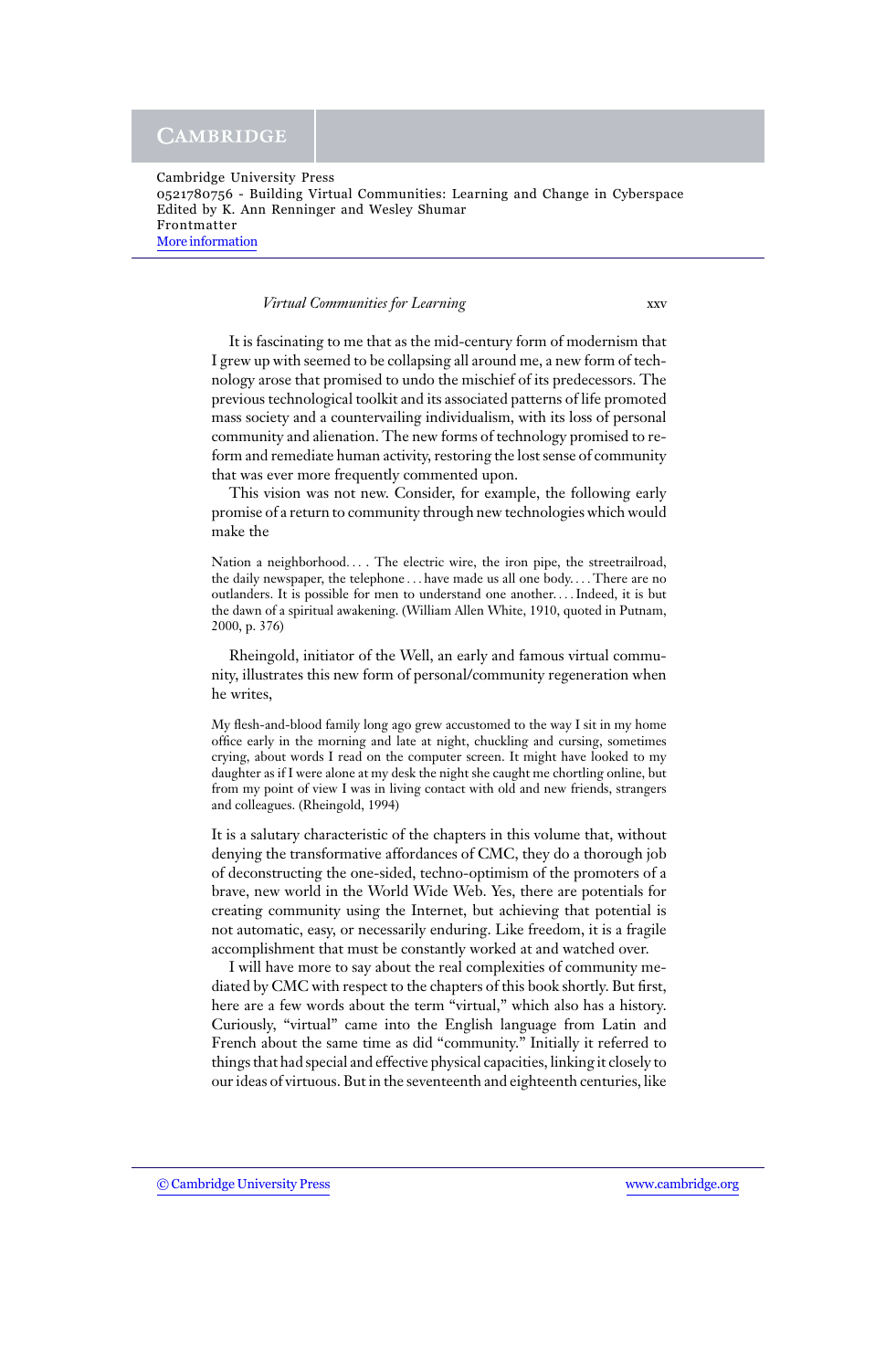#### xxvi *Michael Cole*

"community," the meaning of "virtual" underwent changes. *The Complete Oxford English Dictionary* (1971) identifies this new meaning as something "That is so in essence or effect, although not formally or actually, admitting of being called by the name so far as the effect or result is concerned" (p. 3639). At the same time, virtuality became associated with optics, referring to an apparent image created by refraction upon rays of light.

Rheingold, who appears to have coined the term "virtual community," provides a definition that accords reasonably well with the "so in essence or effect" of virtual in extending the term to apply to communities when he wrote, "... People in virtual communities do just about everything people do in real life, but we leave our bodies behind. You can't kiss anybody and nobody can punch you in the nose, but a lot can happen within those boundaries" (Rheingold, 1994).

Ekblad (1998), who studied the virtual academic community that my colleagues and I initiated in the early 1980s, captures the "existing in effect, but not in actuality" sense of virtualness that appears to apply to this kind of community. She wrote that the community linking participants is "most obviously virtual in nature" when it displays the characteristics of "being transient, recurrently emerging and distributed over the network of the system." Here the "being so in essence" and the "apparent image" notions of virtual come together in a propitious way that seems to capture what is required to create and sustain computer-mediated communities and, perhaps, given the nature of contemporary societies, communities of all kinds (see hem.fyristorg.com/evaek/index.html).

When we combine the special characteristics of community in the mobile, distributed, electronically mediated, and globalized conditions of modern life with the particular characteristics of virtualness that enable and constrain these characteristics, one of the most striking features of virtual communities, even that subset of virtual communities that is self-consciously designed to promote learning and development, is their enormous heterogeneity.

This heterogeneity stands out clearly even within the relatively restricted projects focused on learning and development described in this book. I think it is fair to say that while every one of the projects the authors describe contains a "virtual" component, each is unique in the combination of institutional arrangements, educational content, forms of Internet communication, and participant goals that it embodies. For example, the initiators of MediaMOO had exploration of new media environments for education as their topic; several years of intense interest and involvement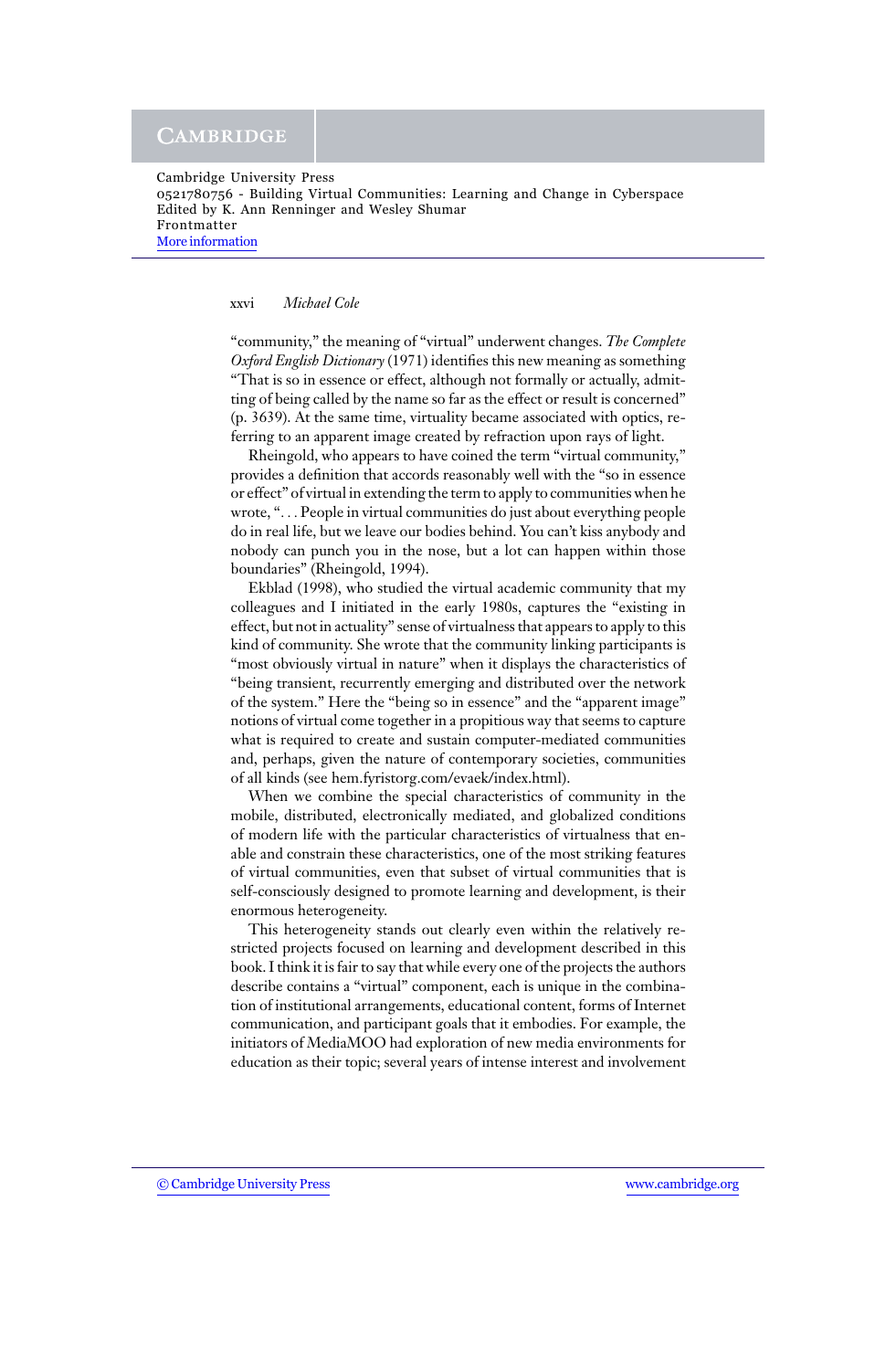#### *Virtual Communities for Learning* xxvii

were followed by fractionation and gradual disintegration. They conclude their hunt for a lost community with some strong hunches about factors that builders of virtual communities need to take into account, including focus on continued shared goals and continuity of leadership (see Bruckman & Jenson, this volume). To take a different example, the initiators of an online forum for elementary school children demonstrate that when girls' interests are highlighted, they are as interested as boys (in this case, more interested) in using computers as a medium of communication. But the students' community is almost as much mediated by face-to-face interactions as it is by their computer-mediated interactions (see Davidson & Shofield, this volume). To take yet another example, sustainability remains an open questions for a site on which teachers of mathematics are given access to expertise and ready-to-hand high-class curricular materials that produce real advances in teaching and learning (see Renninger & Shumar, this volume).

Hunter (this volume), who has more experience than most in seeking to use the Internet to promote learning and development, makes the essential point that the success of such efforts depends crucially upon the institutional frameworks of the face-to-face communities where people are physically located. While the Internet has the *potential* to create a sense of global community among American children of military personnel scattered around a large air force base in northern Italy, that potential is not realizable owing to such debilitating facts as that all communication in the schools which are in locus sites of communication are subject to military surveillance.

Of course, nonmilitary school children in regular schools are also subject to surveillance, and their access to the "freedom" of the Internet is circumscribed by software and social injunctions to prevent their minds from being virtually polluted by material deemed inappropriate. Nonetheless, so long as the materials they can access are made sufficiently interesting, and their teachers are willing to create and maintain a virtual community of Internet-using educators, the relative isolation of the classroom can be broken, and projects that draw them into authentic, developmentally productive learning can be arranged, as Levin and his colleagues have been showing for years. Yet one should not expect such activities to be constantly running at a high pitch. Rather, they are (as a rule) enrichment activities that require planning and much maintenance work. Like the MediaMOO, they have a typical rhythm of growth, activity, and decay. But, unlike the MediaMOO, which did not have a larger network of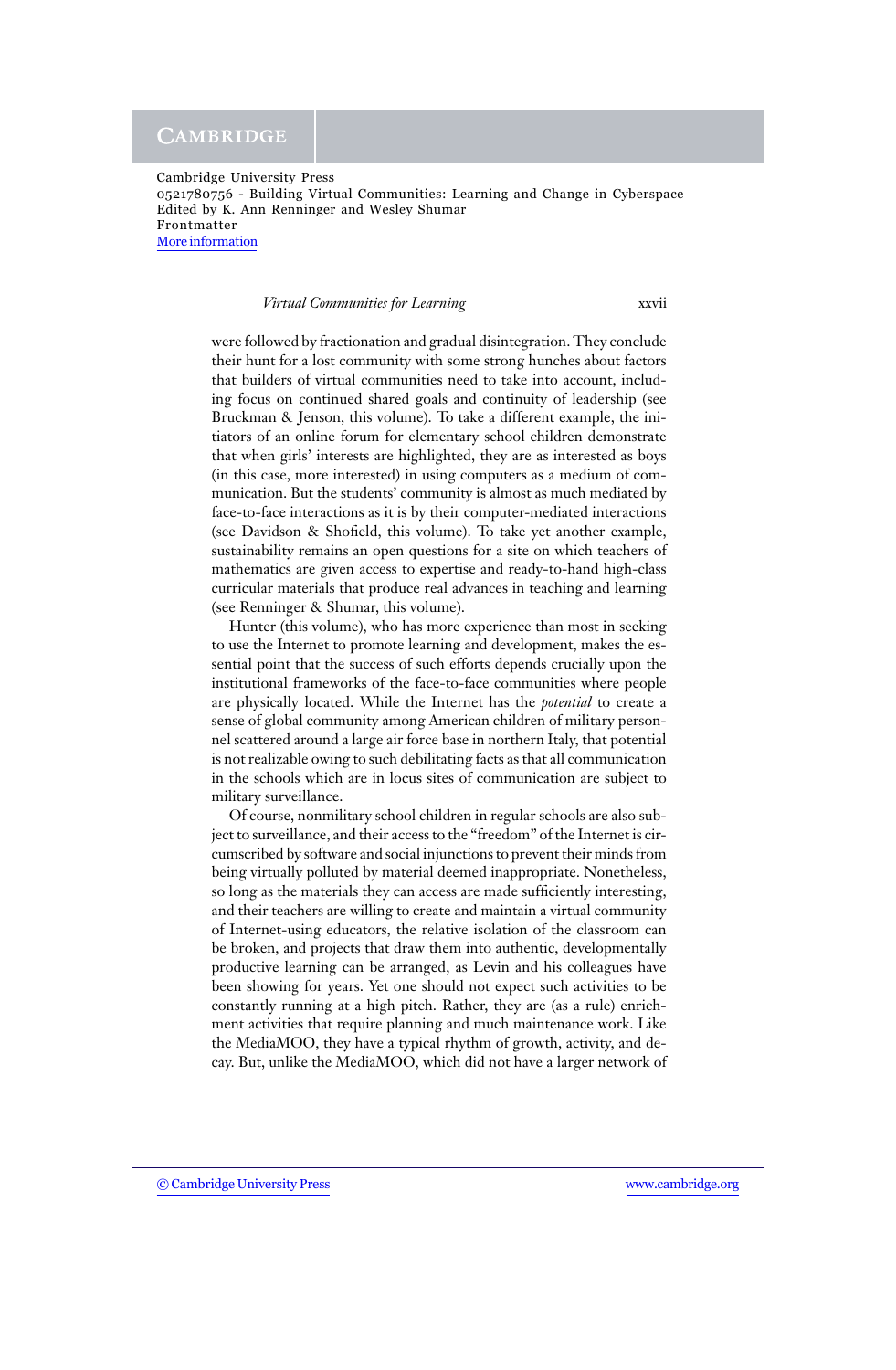### xxviii *Michael Cole*

participants for whom joint activities that break the isolation of the classroom are an ongoing source of educational and professional enhancement, the larger "virtual community" of teachers in the case of Levin and Cervantes (this volume) make the regeneration of new activities a constant resource for sustaining virtual interaction. Some of these interactions will be more productive than others, and all of them hold out hope based on the experience of repeated success despite the knowledge that some projects die in their early stages.

I urge the reader to pay as close attention to the failures reported here as to the successes. Despite the enormous hype attached to the World Wide Web as the harbinger of a new educational/world order, we know far too little about the various hybrids of Web-mediated, book-mediated, institutionally constructed and constrained forms of interaction that are talked about in terms of virtual community and that promise (or it is threaten?) to become the norm in the decades to come.

Questions on which I am still thinking include:

- Are we entering an era in which communities of interest/choice will come to dominate modern life?
- Will threats to the environment from current living patterns force a disaggregation of human living patterns back into smaller communities, trading virtual travel for the real thing?
- Will the decentralizing, democratizing affordances of the Internet win out, or will it result in new forms of centralized, top-down control?
- And finally, with respect to learning and development, will a rising tide of Web-mediated learning and development bring about productive forms of deschooling or serve, instead, as a tool for high-class, inquiry-based learning for a small class of knowledge haves, and the realization of some form of Aldous Huxley's distopian nightmares for a brave new world?

If contemporary social theorists are correct, the modern era faces us with unprecedented new ways of being in the world and, with it, new dangers, new opportunities, and new forms of community in which we, along with others, will face those challenges. Human interaction has always been, in some measure, virtual. That successive waves of technological innovation increase the density of mediation between individuals and groups can be expected to remain one of the major sources of changes in human life and, along with it, changes in the nature of learning and development. The pages to follow offer the reader a variety of glimpses into that uncharted future.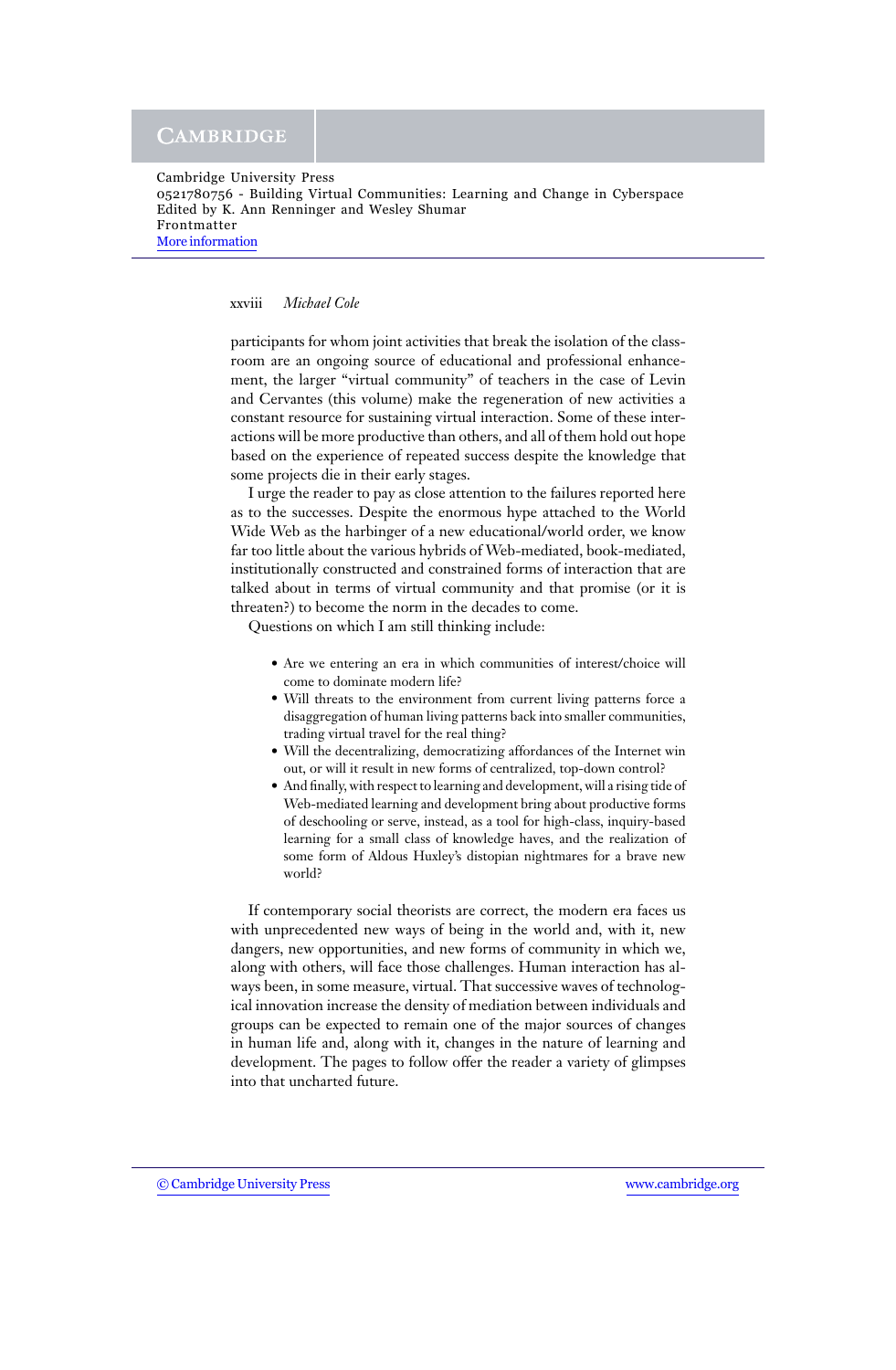### *Virtual Communities for Learning* xxix

#### **References**

- Ekblad, E. (1998). *Contact, community and multilogue: Electronic communication in the practice of scholarship*. Paper presented at The Fourth Congress of the International Society for Cultural Research and Activity Theory (ISCRAT), Aarhus University, Denmark, 7–11 June 1998. Available: hem.fyristorg.com/ evaek/writings.html.
- *The Complete Oxford English Dictionary*. (1971). Oxford: Oxford University Press.
- Putnam, R. D. (2000). *Bowling alone: The collapse and revival of American community.* Putnam. New York: Simon & Schuster.
- Rheingold, H. (1994). *The virtual community*. Available at http://www.rheingold. com/vc/book/ [1 March 2000].
- Tönnies, F. (1887/1940). *Community and society*. C. P. Loomis. (Trans.) New York: American Book Company.

Williams, R. (1973). *Keywords*. Oxford: Oxford University Press.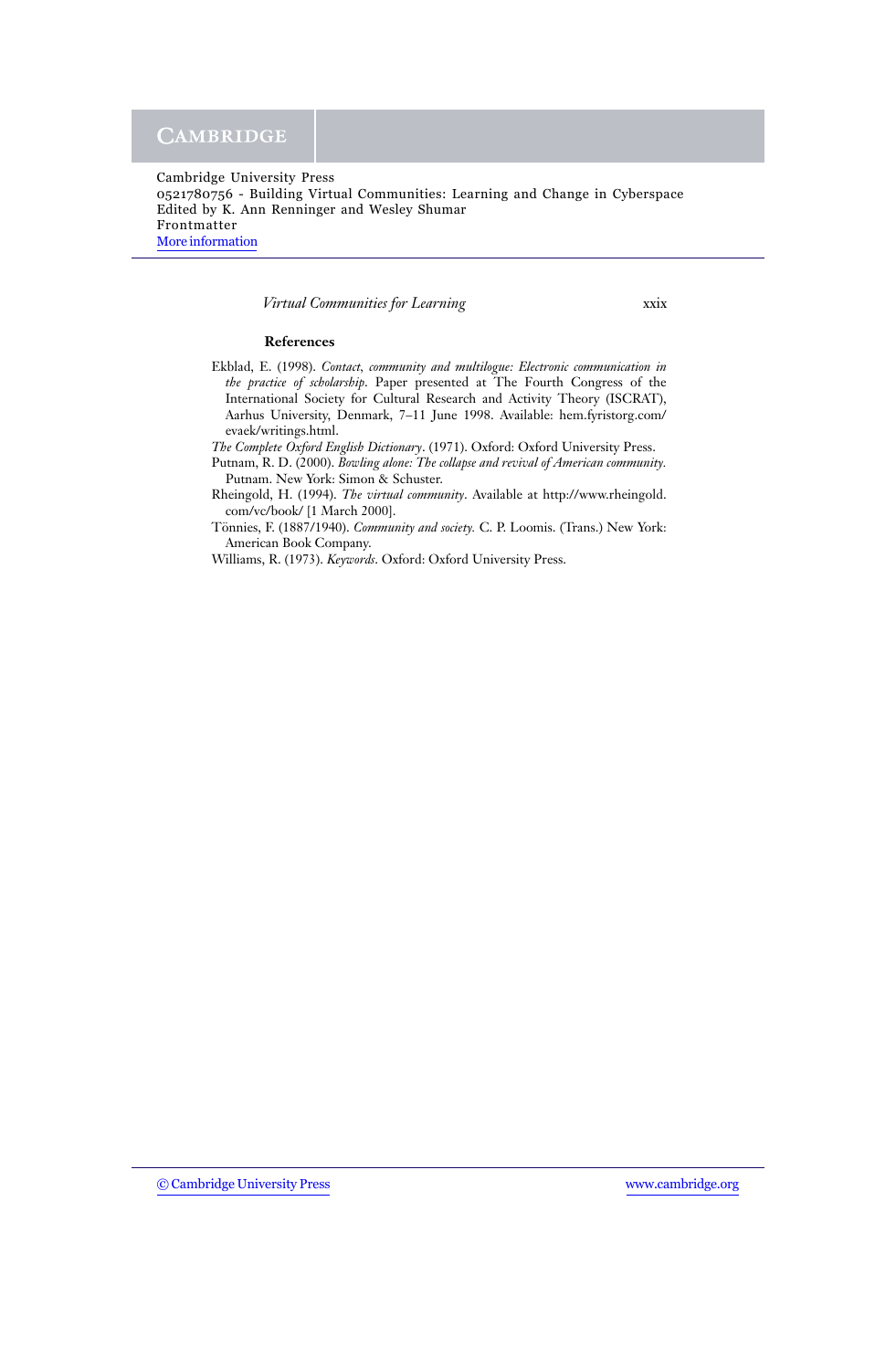**Building Virtual Communities**

xxxi